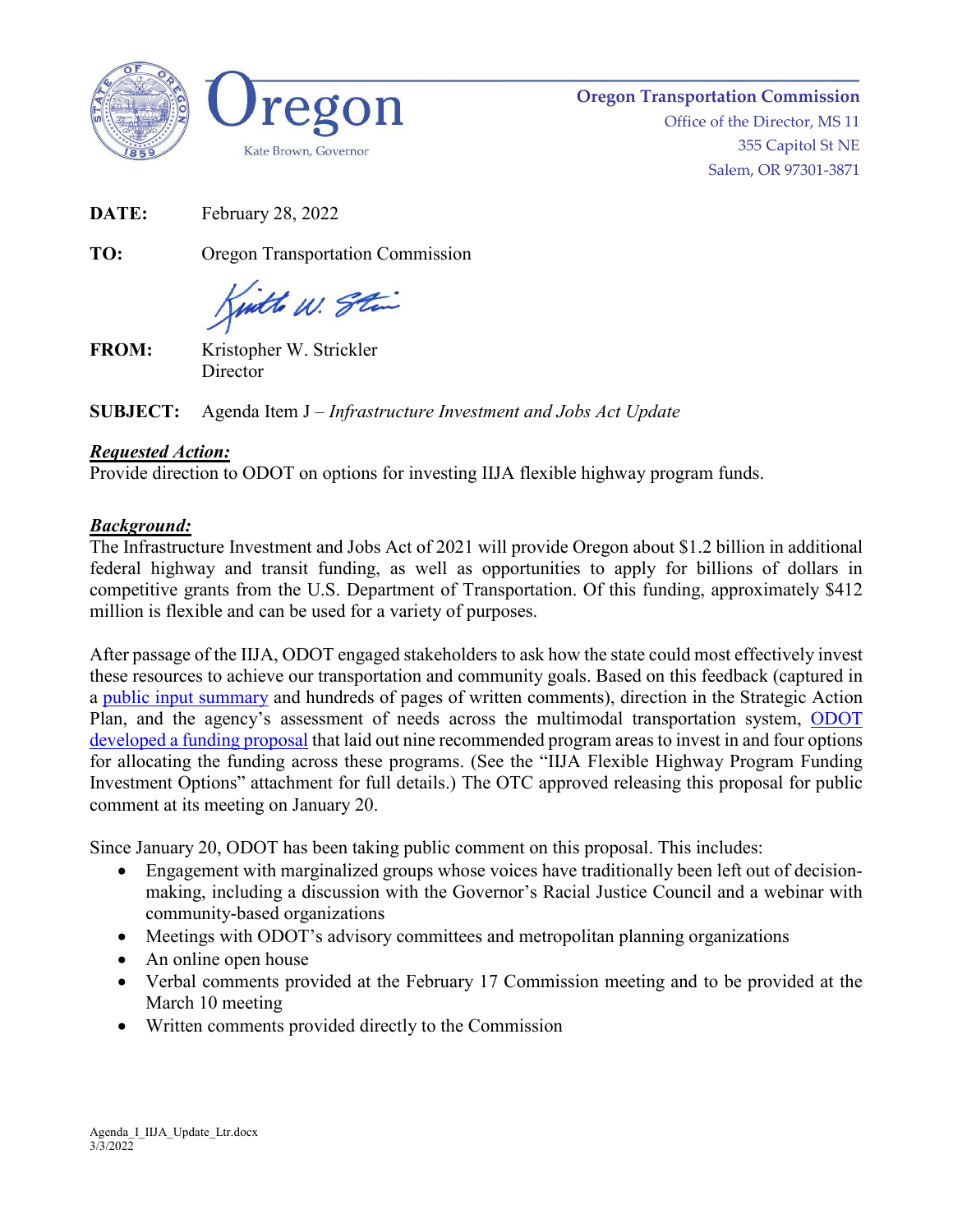Oregon Transportation Commission March 10, 2022 Page 2

ODOT presents the results of this public engagement to the Commission and requests feedback and direction on options for investing IIJA flexible highway program funds. In particular, ODOT would like each commissioner to lay out:

- Their preferred scenario or funding allocation
- Any modifications to the scenario they believe are important
- Any comments on the proposed program areas

Based on this discussion, ODOT hopes to bring no more than two options to the OTC for your consideration on March 30 so the Commission can approve a final funding scenario.

#### *Attachments:*

- Attachment 1 *IIJA Flexible Highway Program Funding Investment Options*
- Attachment 2 *Infrastructure Investment and Jobs Act STIP Update Public Input Summary*
- Attachment 3 –*Written public comments submitted to the Commission (January 21-March 8)*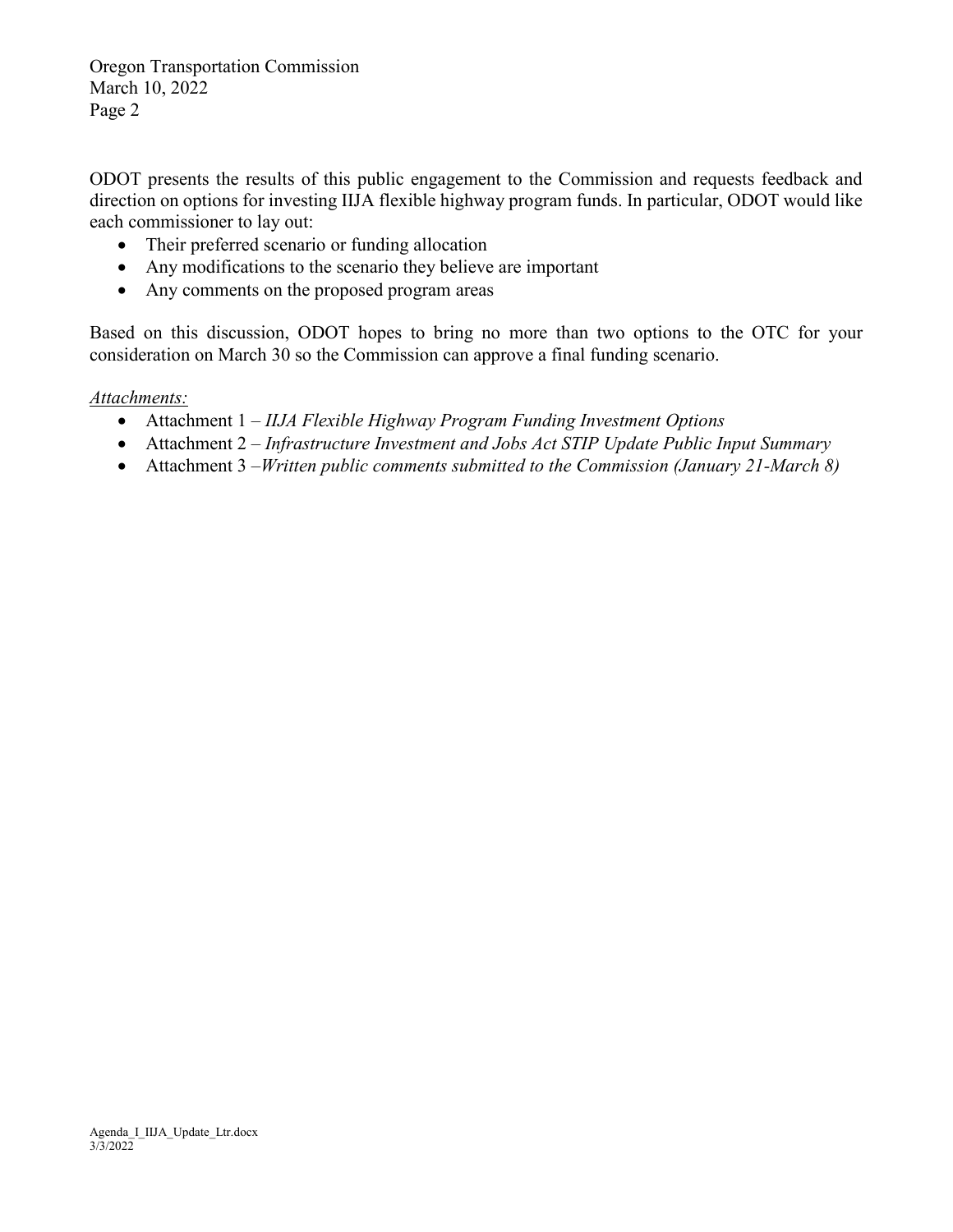## **IIJA Flexible Highway Program Funding Investment Options**

## **Proposed Areas for Investment**

Based on public input, analysis of needs across the system, the Strategic Action Plan, and investments already made in the Statewide Transportation Improvement Program and IIJA, ODOT recommends the Commission consider investing the flexible highway program funding in the following priority areas of the transportation system.

- **Great Streets:** Many state highways that pass through communities are focused on moving traffic through communities and do not adequately address pedestrian and bicycle safety needs nor support community and economic vitality. Many of these roads need significant improvements, but the way the federal government and ODOT break funding into siloes makes it difficult to meet the comprehensive needs of these critical routes. ODOT recommends dedicating funding to a "Great Streets" program to improve these roads, focused on safety and multimodal accessibility but also addressing declining road conditions and other needs.
- **Safe Routes to School:** ODOT's Safe Routes to School program makes improvements that help students bike or walk safely to elementary and middle schools. Additional funding for Safe Routes education programs and construction projects such as sidewalks, crossings and bicycle facilities could meet the significant unfunded need while also providing broad community benefits for many users.
- **Fix-It:** Fix-It projects preserve existing bridges, pavement and other assets in a state of good repair. While IIJA provides a significant direct infusion of resources in bridges, additional funding is needed in particular for pavements and other assets to limit the deterioration of state highways.
- **Enhance Highway:** Enhance highway projects reduce congestion, improve safety, and create economic development opportunities by adding lanes, fixing interchanges, and making other improvements that make roads function better. Funding is needed to complete a number of Enhance Highway projects—particularly those earmarked by the Legislature in HB 2017. The 2024-2027 STIP included only \$65 million in Enhance Highway Discretionary funding, so additional funding in this area will allow ODOT to meet more of the unmet need.
- **Local Climate Planning:** Under the proposed update to the Department of Land Conservation and Development's Transportation Planning Rule, cities, counties, and metropolitan planning organizations across Oregon will be required to update their local transportation plans to reduce greenhouse gas emissions from the transportation system. Providing cost-share funding to local governments would help advance the state's climate goals while limiting the cost to local agencies.
- **Americans with Disabilities Act Curb Ramps:** ODOT has committed to make state highways accessible for those experiencing a disability by building ADA-compliant curb ramps. The agency needs additional resources to meet the commitments in its recent legal settlement agreement.
- **Business and Workforce Development:** To meet equity goals and expand the pool of contractors and workers, ODOT recommends investing in programs that provide supportive services to businesses owned by women and people of color owned and that help expand and diversify the transportation construction workforce.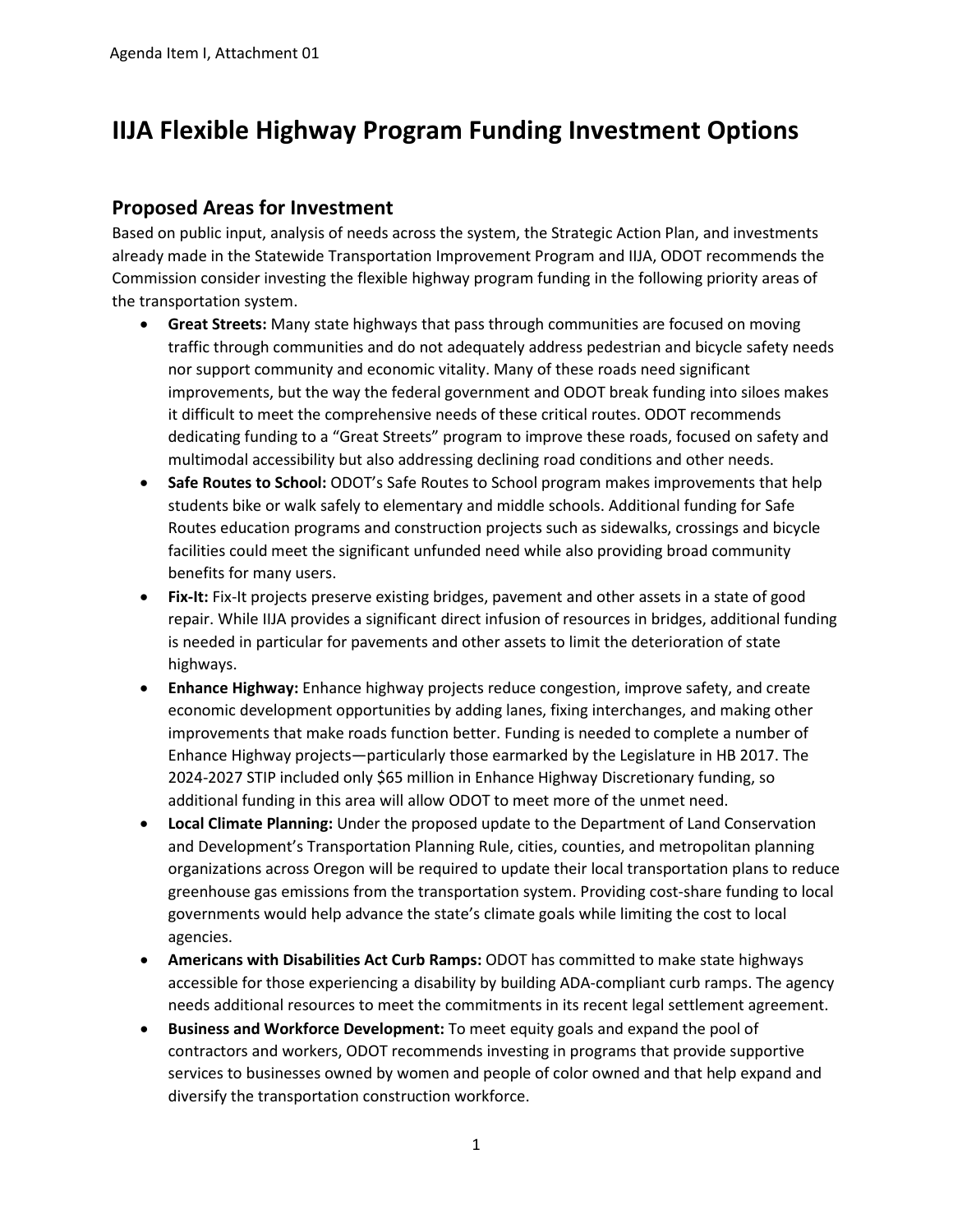- **Match for US DOT Competitive Grants:** The IIJA provides US DOT more than \$100 billion in funding for competitive grant programs. However, due to the agency's shortfall of state resources, ODOT will be constrained in applying for these funds. ODOT recommends using the IIJA to federalize some state-funded programs to free up State Highway Fund resources to leverage significant federal resources for a variety of programs, from congestion relief funding to wildlife crossings and pedestrian and bicycle projects.
- **Operations and Maintenance:** ODOT faces a significant long-term deficit in the agency's operations and maintenance (O&M) budget, which primarily funds highway maintenance activities, including patching potholes, plowing snow, and other day-to-day work that keeps roads safe and open to traffic. The O&M budget also pays for the DMV, the Commerce and Compliance Division, project delivery staffing, and administrative functions. The IIJA will exacerbate this O&M shortfall by increasing the amount of state O&M funding ODOT needs to shift to providing match for federal funds, and by increasing staffing costs for delivering federally funded projects. Using IIJA funds to cover the cost of some O&M programs currently funded by state dollars could offset this impact and reduce future cuts to maintenance and operations programs.

### **Scenarios**

Based on these identified investment needs, ODOT has constructed four funding options or scenarios for investing the \$412 million. The Commission received these scenarios in January and agreed to put them out for public comment. All of these scenarios dedicate a total of \$198 million (nearly half of the \$412 million flexible funding) to Local Climate Planning, ADA Curb Ramps, Business and Workforce Development, competitive grant match, and Operations and Maintenance and hold the funding levels for each program constant across scenarios. In each of the scenarios, the remaining flexible funding is split between the three major categories in the STIP.

|                                       | <b>Scenario</b> |                                        |                           |                 |  |
|---------------------------------------|-----------------|----------------------------------------|---------------------------|-----------------|--|
| Program                               | Fix-It          | <b>Public/Active</b><br>Transportation | Enhance<br><b>Highway</b> | <b>Balanced</b> |  |
| Enhance Highway                       | \$53            | \$54                                   | \$107                     | \$71            |  |
| Fix-It                                | \$107           | \$54                                   | \$54                      | \$71            |  |
| <b>Great Streets</b>                  | \$38            | \$75                                   | \$38                      | \$50            |  |
| Safe Routes to School                 | \$16            | \$31                                   | \$15                      | \$22            |  |
| <b>Local Climate Planning</b>         | \$15            | \$15                                   | \$15                      | \$15            |  |
| <b>Maintenance &amp; Operations</b>   | \$40            | \$40                                   | \$40                      | \$40            |  |
| <b>ADA</b>                            | \$100           | \$100                                  | \$100                     | \$100           |  |
| <b>Match for Competitive Grants</b>   | \$40            | \$40                                   | \$40                      | \$40            |  |
| <b>Business/Workforce Development</b> | \$3             | \$3                                    | \$3                       | \$3             |  |
| <b>Total</b>                          | \$412           | \$412                                  | \$412                     | \$412           |  |

Programs emphasized in scenario

Programs held constant across scenarios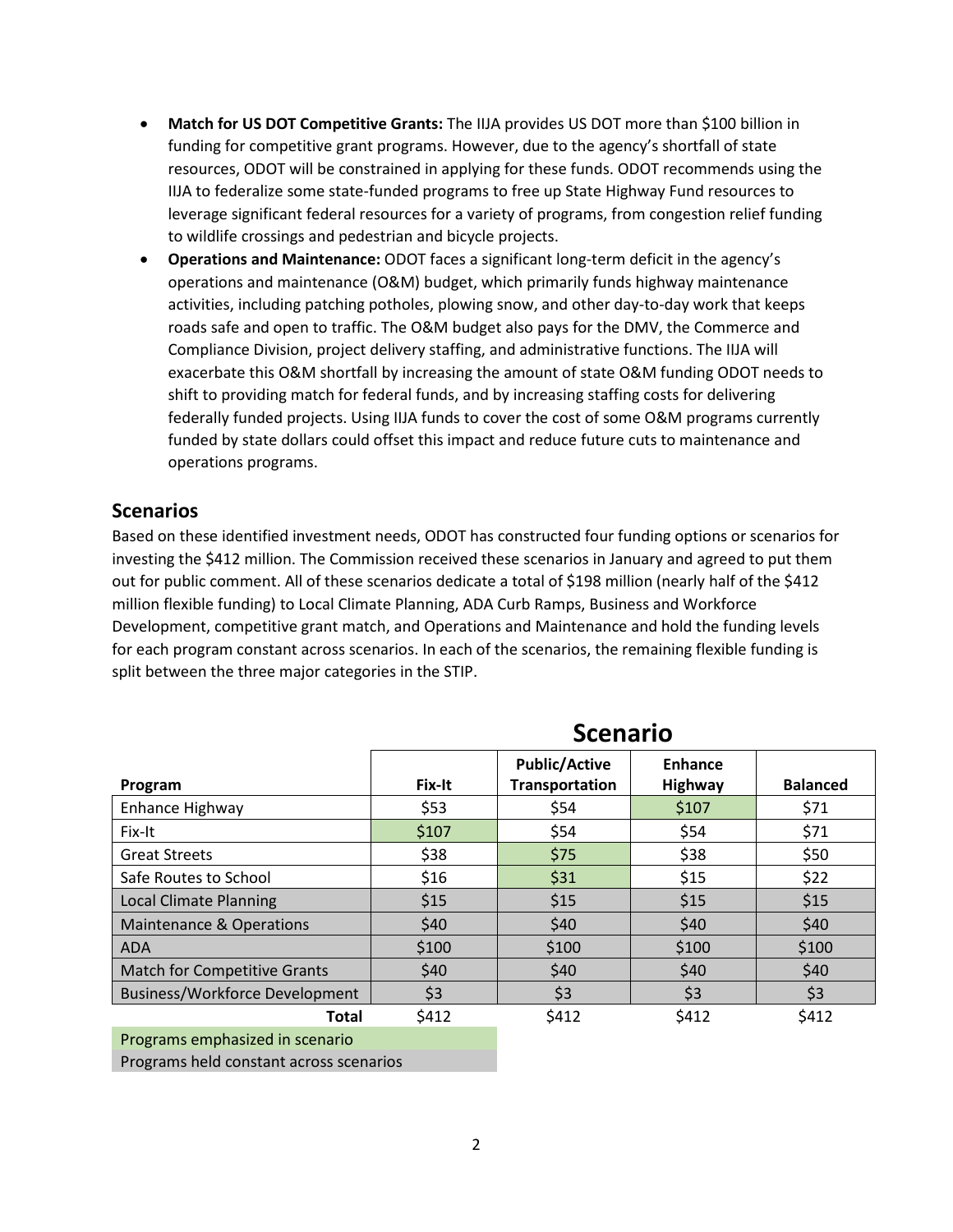Each of the scenarios has different outcomes on the transportation system, which are summarized below and in the chart on page 7. The charts below summarize how each scenario would distribute the flexible highway funding, and also shows the distribution of total additional IIJA highway and transit funding under each scenario. In the charts summarizing total IIJA funding, the Sustainable and Equitable Transportation slice encompasses a broad array of programs: Great Streets, Safe Routes to School, ADA accessibility, Active Transportation, Local Climate Planning, Public Transportation, Carbon Reduction Program, and Electric Vehicle Charging. The Fix-It slice includes Fix-It, PROTECT, Bridge, and Local Bridge funding.

#### **Fix-It**

The Fix-it scenario focuses on fixing what we have. It puts more money into projects that keep roads, bridges, and other assets in good condition. Because the IIJA directs a lot of money into bridges, we would use most of the more than \$100 million for Fix-It to pave state highways to keep them from deteriorating. People would see smoother roads with fewer potholes, but we would be investing less in relieving congestion and providing people options to get around safely by bus, biking, walking or rolling.



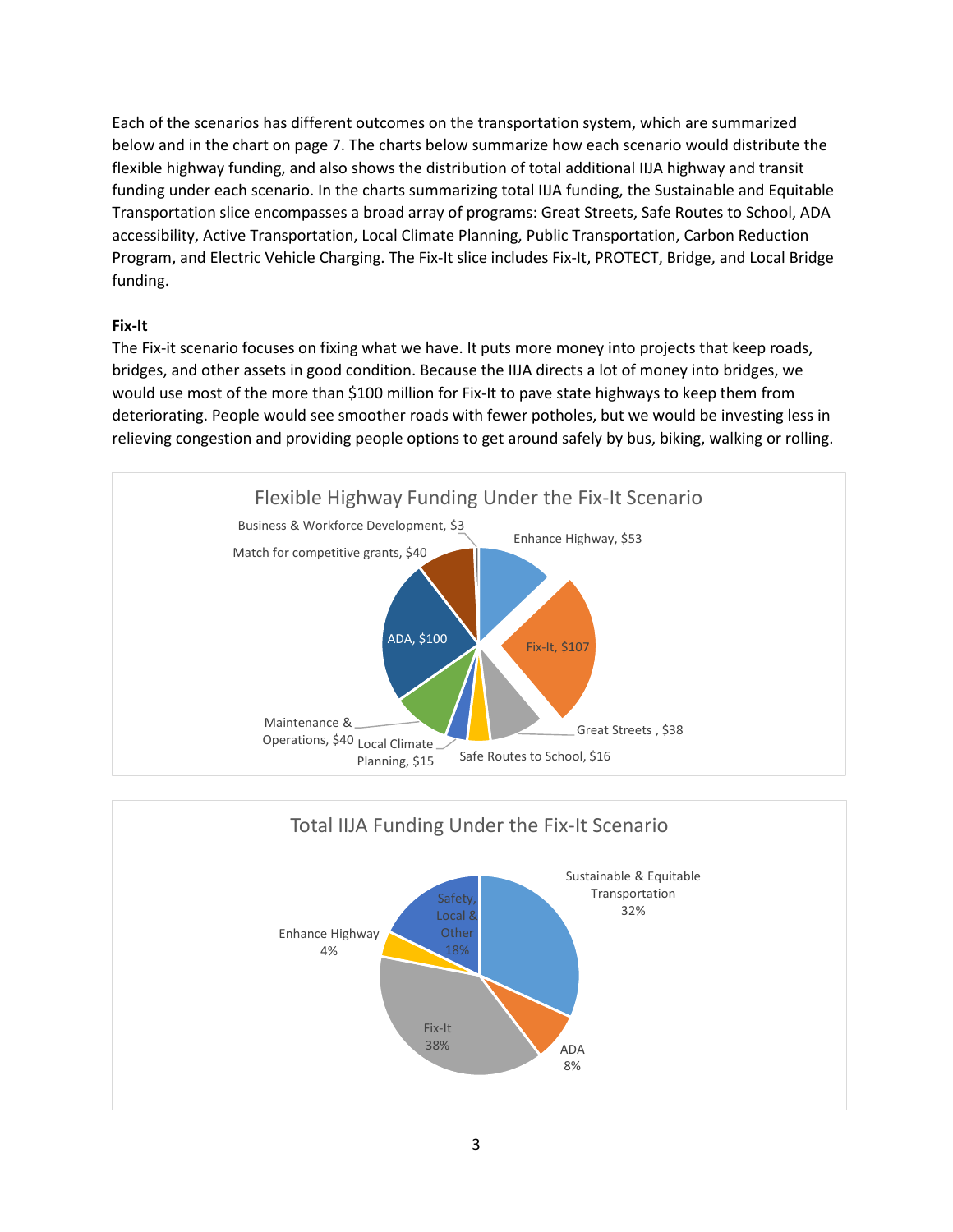#### **Public and Active Transportation**

The Public and Active Transportation scenario puts more money into the Great Streets and Safe Routes to School programs to build projects that help people walk, roll, bike, and use transit safely and efficiently. People who rely on these ways of getting around - particularly low-income communities and people of color - would benefit, and this option has the best impact for climate change. However, we would see worse road conditions and this option does less to fix road bottlenecks. This scenario has the best impact for climate change.



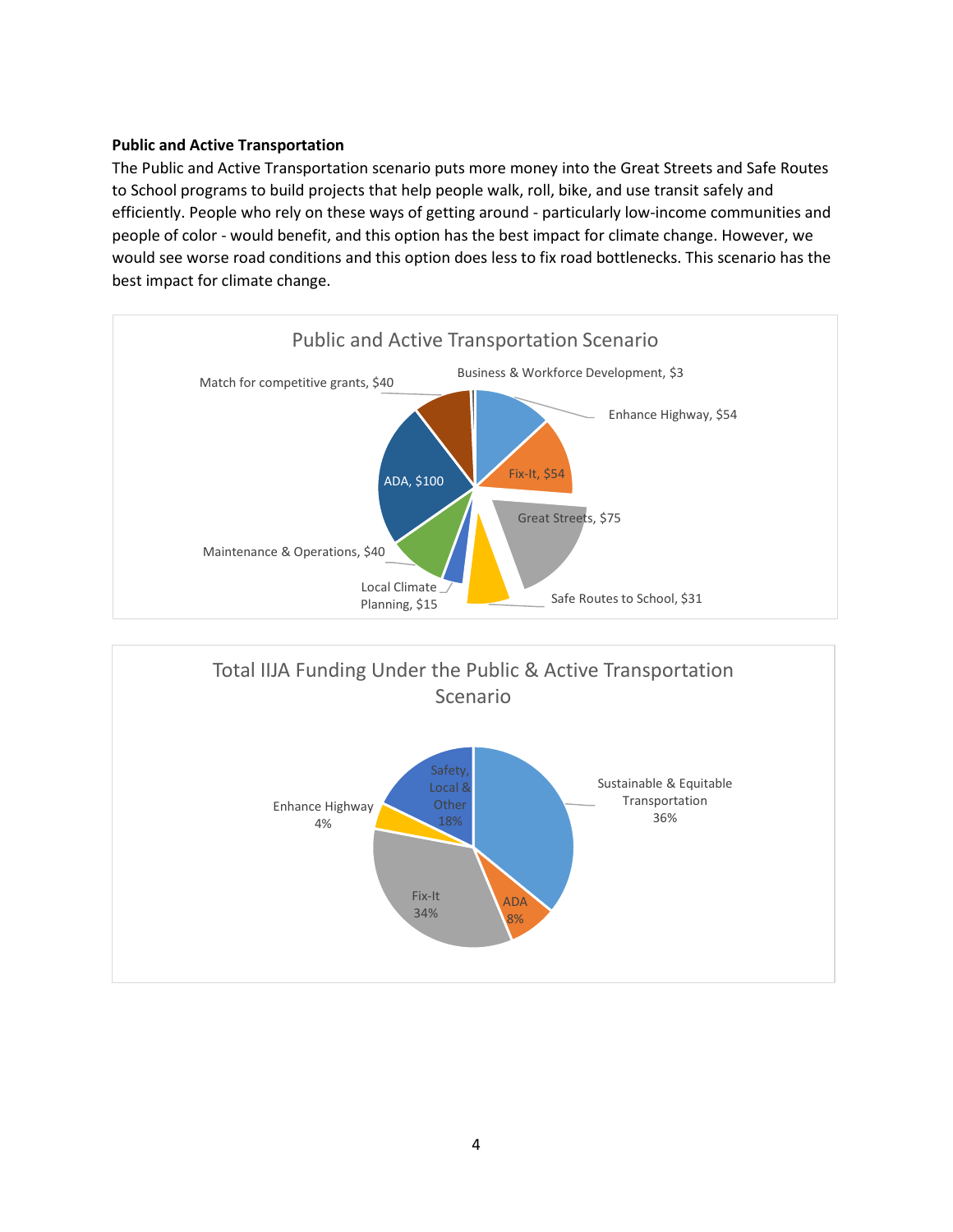#### **Enhance Highway**

The Enhance Highway scenario puts more money into projects that add lanes and improve interchanges to reduce congestion and help with economic development. We would use this additional funding to complete a few big projects that are short of funding and to make improvements to state highways to reduce congestion and improve safety and freight mobility. But roads would be in worse condition and people would have fewer options to get around by transit, walking, biking or rolling.



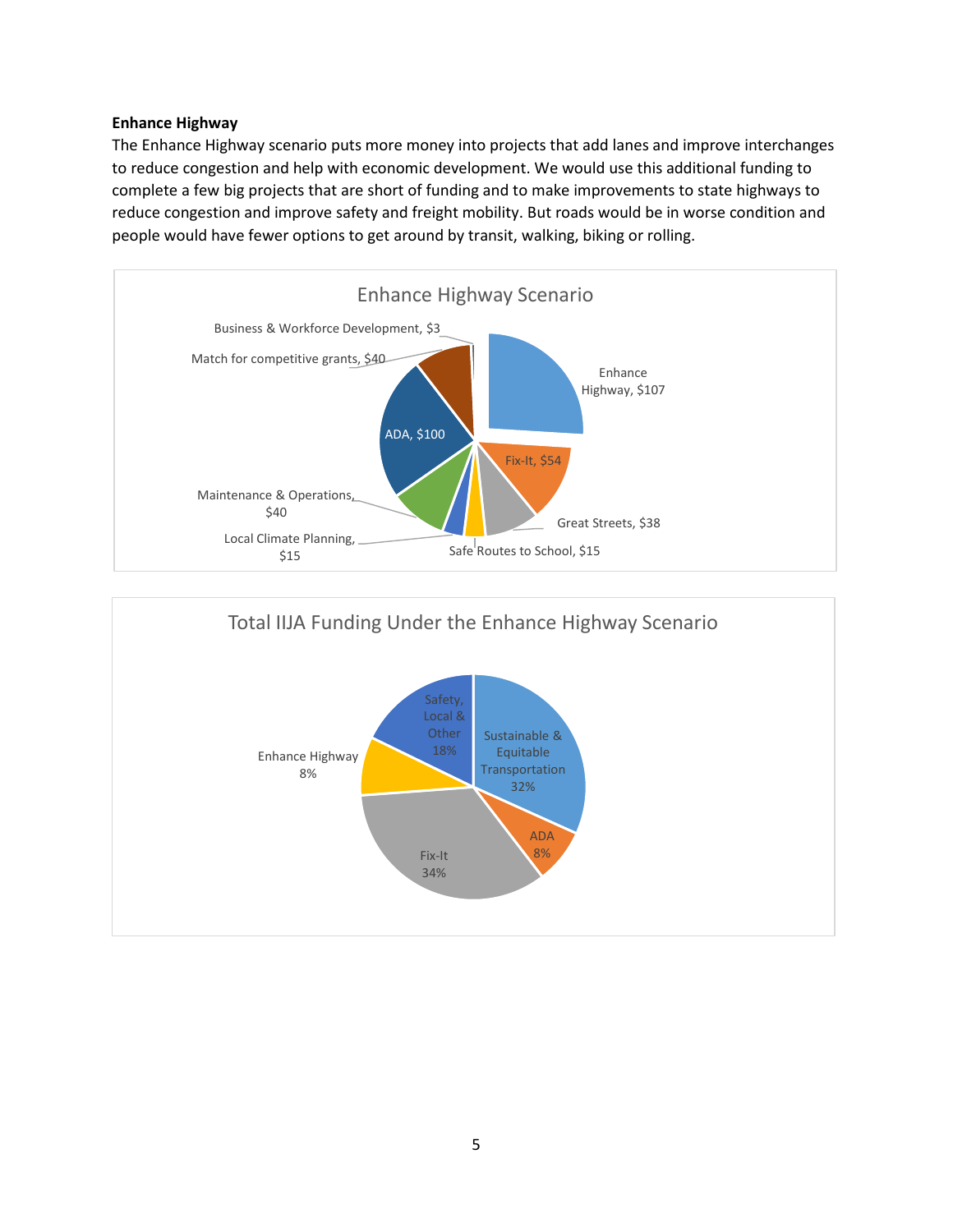#### **Balanced**

The Balanced scenario splits the flexible funding evenly between Public and Active Transportation, Enhance Highway, and Fix-It programs, allowing us to meet some of the need across all three areas. This option would benefit safety and shares some of the benefits of other options, but none of the areas would get enough money to make significant improvements.



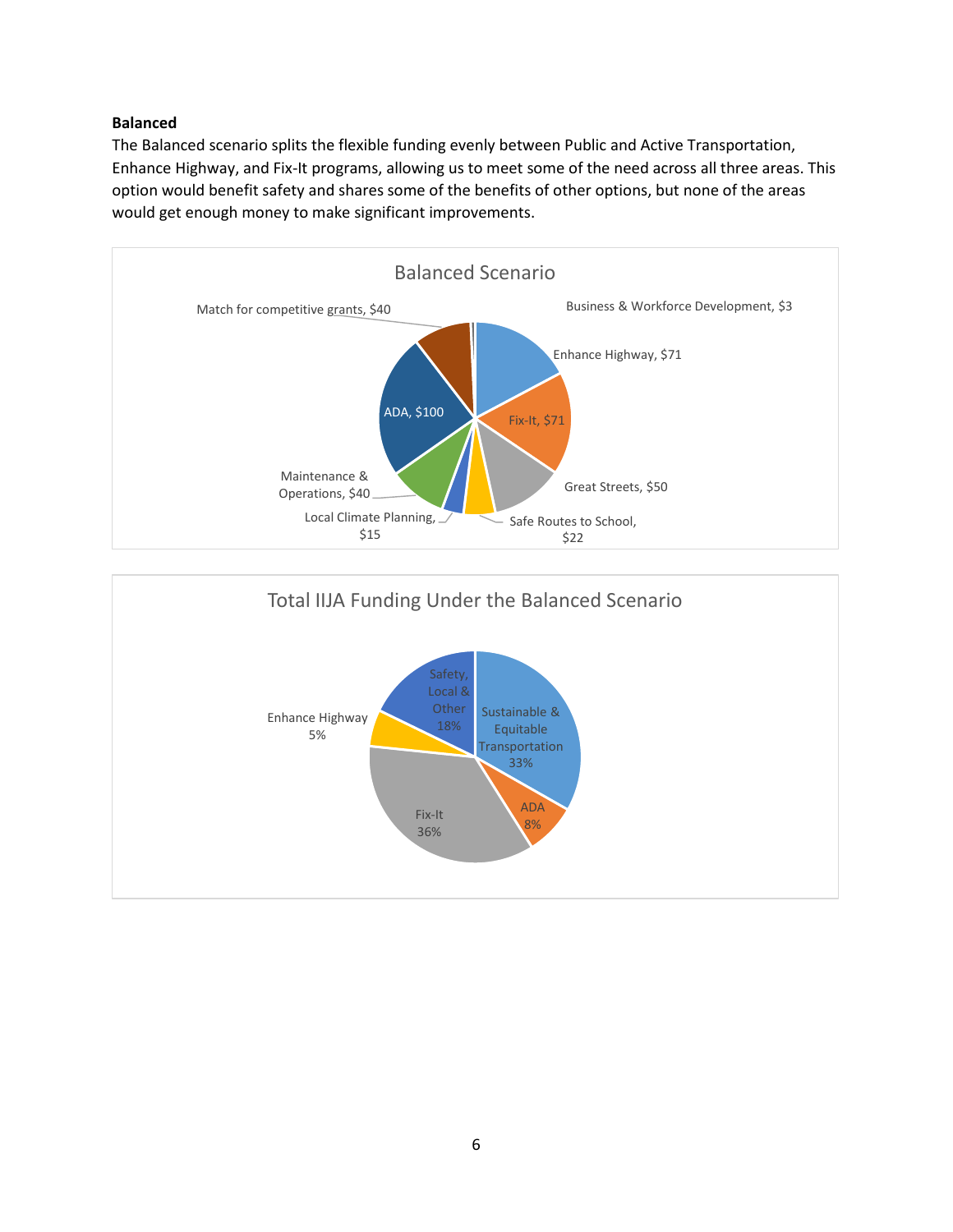# **How Well Does Each Scenario Help Meet Oregon's Goals?**

|                                                                | <b>Existing</b><br><b>Funding To</b><br><b>Meet Goals</b>                       | Fix-it | Public &<br><b>Active</b><br><b>Transportation</b> | <b>Enhance</b><br><b>Highway</b> | <b>Balanced</b><br>investments |
|----------------------------------------------------------------|---------------------------------------------------------------------------------|--------|----------------------------------------------------|----------------------------------|--------------------------------|
| <b>Climate</b><br>change -<br><b>GHG</b><br><b>Mitigation</b>  | $D-$<br>Most trips<br>drive alone in<br>low MPG cars                            |        | ጥ                                                  |                                  |                                |
| <b>Climate</b><br>change -<br>Adaptation/<br><b>Resilience</b> | $C-$<br>Slow progress<br>with<br>preservation<br>projects                       | ተ ተ    |                                                    |                                  | 个                              |
| <b>Congestion</b><br><b>Relief</b>                             | $B -$<br>Select,<br>legislative<br>bottleneck<br>projects are in<br>development |        |                                                    | ተ ተ                              |                                |
| <b>Social</b><br><b>Equity</b>                                 | $C-$<br>Few low cost<br>travel options                                          |        | <b>11</b>                                          |                                  |                                |
| <b>Multimodal</b><br><b>Mobility</b>                           | D<br>Many<br>connectivity<br>gaps                                               |        | 个个                                                 |                                  |                                |
| <b>Safety</b>                                                  | $\mathbf B$<br>Focus on<br>fatalities and<br>serious<br>injuries                | ጉ      |                                                    |                                  | 个                              |
| <b>State of</b><br>Good<br><b>Repair</b>                       | $\mathbf c$<br>Several assets<br>and areas<br>deteriorating                     | ተ ተ    |                                                    |                                  |                                |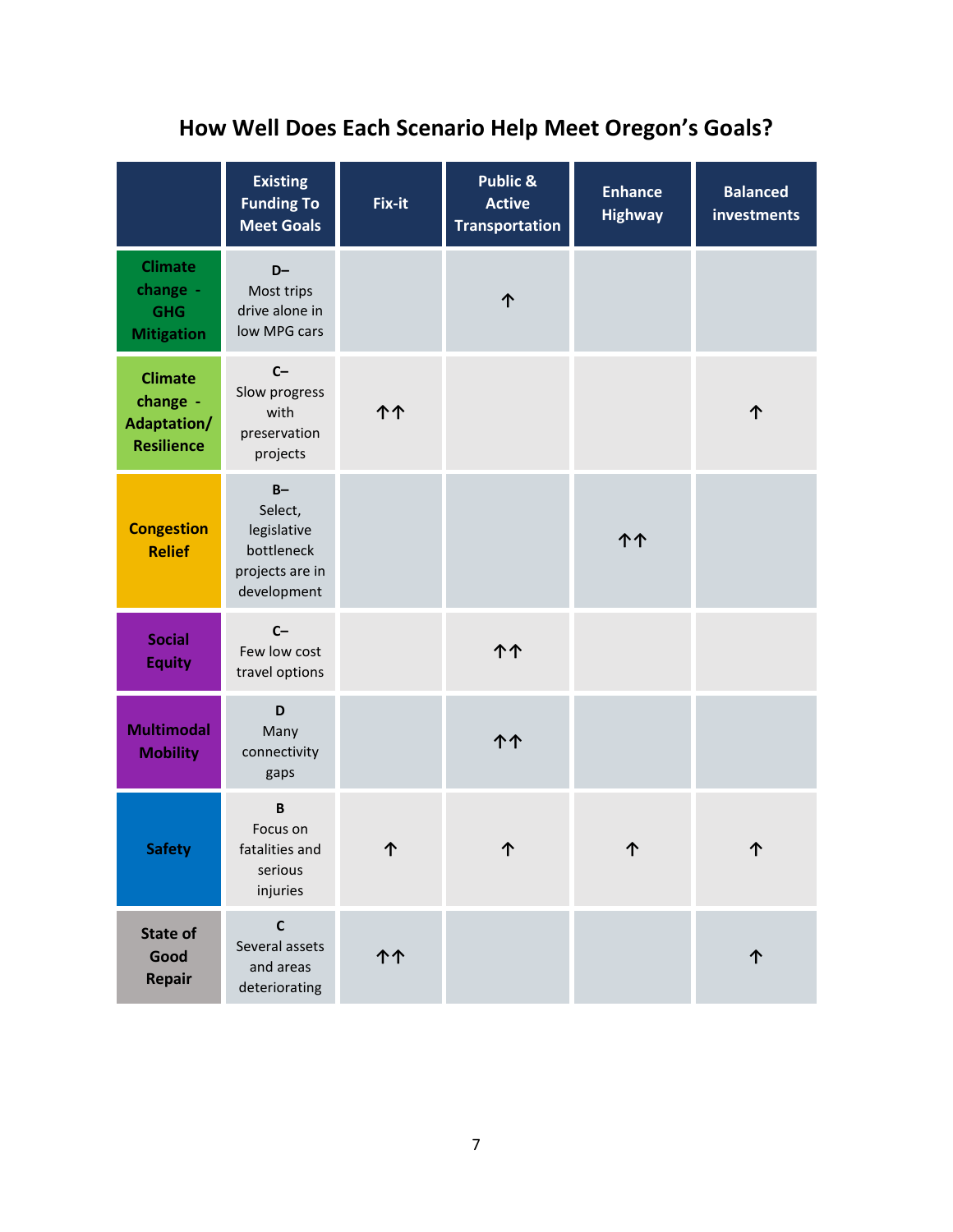

## **Infrastructure Investment and Jobs Act STIP Update Public Input Summary March 2022**

**Note:** Since its original posting this document has been updated to include the following:

- Information on ODOT's engagement with marginalized communities.
- Notes from a discussion with the Rogue Valley ACT.

## **Introduction**

ODOT staff have been engaging with the public, stakeholders, and advisory committees to gather input for the Commission's consideration on how to allocate additional federal funding coming from the Infrastructure Investment and Jobs Act. These activities include:

- Discussions with Area Commissions on Transportation, modal advisory committees, and metropolitan planning organization policy boards.
- Discussions with the Governor's Racial Justice Council and groups representing marginalized communities.
- An online open house.
- Written comments from the public and stakeholders.
- Public comments at Commission meetings.

This document is intended to be a comprehensive summary of all of the public comments provided to the Commission through a wide variety of methods. This summary complements the public comment [summary](https://www.oregon.gov/odot/Get-Involved/OTCSupportMaterials/Agenda_K_IIJA_PACKET.pdf) an[d packet of comments](https://www.oregon.gov/odot/Get-Involved/Pages/Jan-OTC-Meeting-Materials.aspx?wp2378=p:1#g_01c114f8_914b_49de_af74_13918e548861) that were provided to the OTC in January.

This document includes five sections:

- Engaging marginalized communities
- Advisory committee comments
- Online open house results
- OTC meeting public comments
- Written comments

Please note:

• Multiple sections of this document will be updated after the March 10 OTC meeting to reflect additional content. This includes comments from advisory committees received after March 8 and comments provided at the March 10 OTC meeting.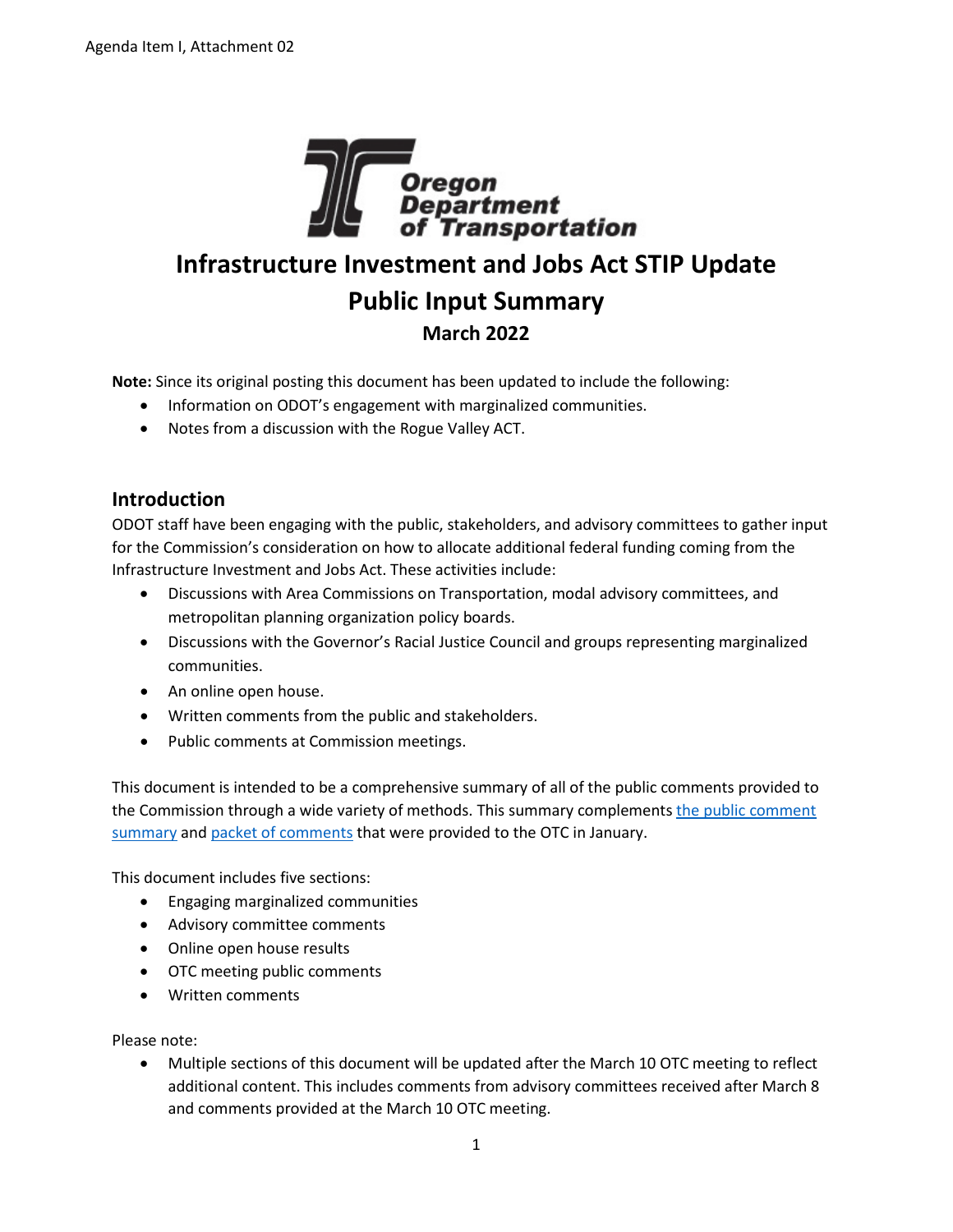• Public comments made in formal settings where people signed up to provide public comment such as OTC meetings and the webinar—are directly attributed to a named individual; those made in advisory committee meetings are not.

## **Engaging Marginalized Communities**

The influx of federal funds from the IIJA represents a unique opportunity to identify, assess, and implement equitable engagement in our policies, practices, and procedures across all areas of the agency's operations.

As a supplement to the mainstream engagement process for the IIJA, ODOT staff has engaged in targeted outreach to members of historically excluded groups across Oregon. Using the ODOT [Social](https://ordot.sharepoint.com/sites/SocialEquity/SitePages/Social-Equity-Index-Map.aspx)  [Equity Index Map,](https://ordot.sharepoint.com/sites/SocialEquity/SitePages/Social-Equity-Index-Map.aspx) we define these groups by the following categories: age, race, income, disability, language (limited English proficiency), and income. Additional intersecting characteristics contribute to the benefits and burdens experienced such as: living in remote or rural areas, people experiencing houselessness, immigration status, access to technology, and access to public transportation.

This work is critical to correcting past historical missteps that have failed to effectively engage these groups in the past, and led to worse outcomes for BIPOC communities and other historically excluded groups when compared to the general population across a range of metrics.

The IIJA equitable engagement process was initiated with three aims in mind:

- 1. **Short-term** Gathering feedback from historically excluded groups on their transportation priorities and funding allocation preferences.
- 2. **Medium-term** Building networks, systems and ways of working that will enable ODOT to engage and make decisions more equitably in the future.
- 3. **Longer-term** Learning lessons that will enable ODOT to institutionalize equitable practices at every level of ODOT and the OTC's work from funding allocations to project completion.

In line with the three aims, as stated above, of the IIJA equitable engagement process, findings are divided into three sections:

- IIJA feedback and transportation priorities
- Feedback on engagement approaches and methodologies
- Feedback on institutionalizing equitable engagement and decision-making practices

#### **Methodology**

Outreach to those impacted by historical exclusion must be intentional, targeted and culturally appropriate. Given a very short timeline and urgency of ODOT to receive feedback from communities across Oregon, from January to March, we secured the assistance of two community engagement consultants that already have working relationships with ODOT and BIPOC communities, Ontiveros Associates and IZO Public Relations and Marketing.

Engagement methods used for the IIJA equitable engagement process were:

• Three online focus groups led by ODOT on January  $4^{th}$ , February  $10^{th}$ , and February  $24^{th}$ .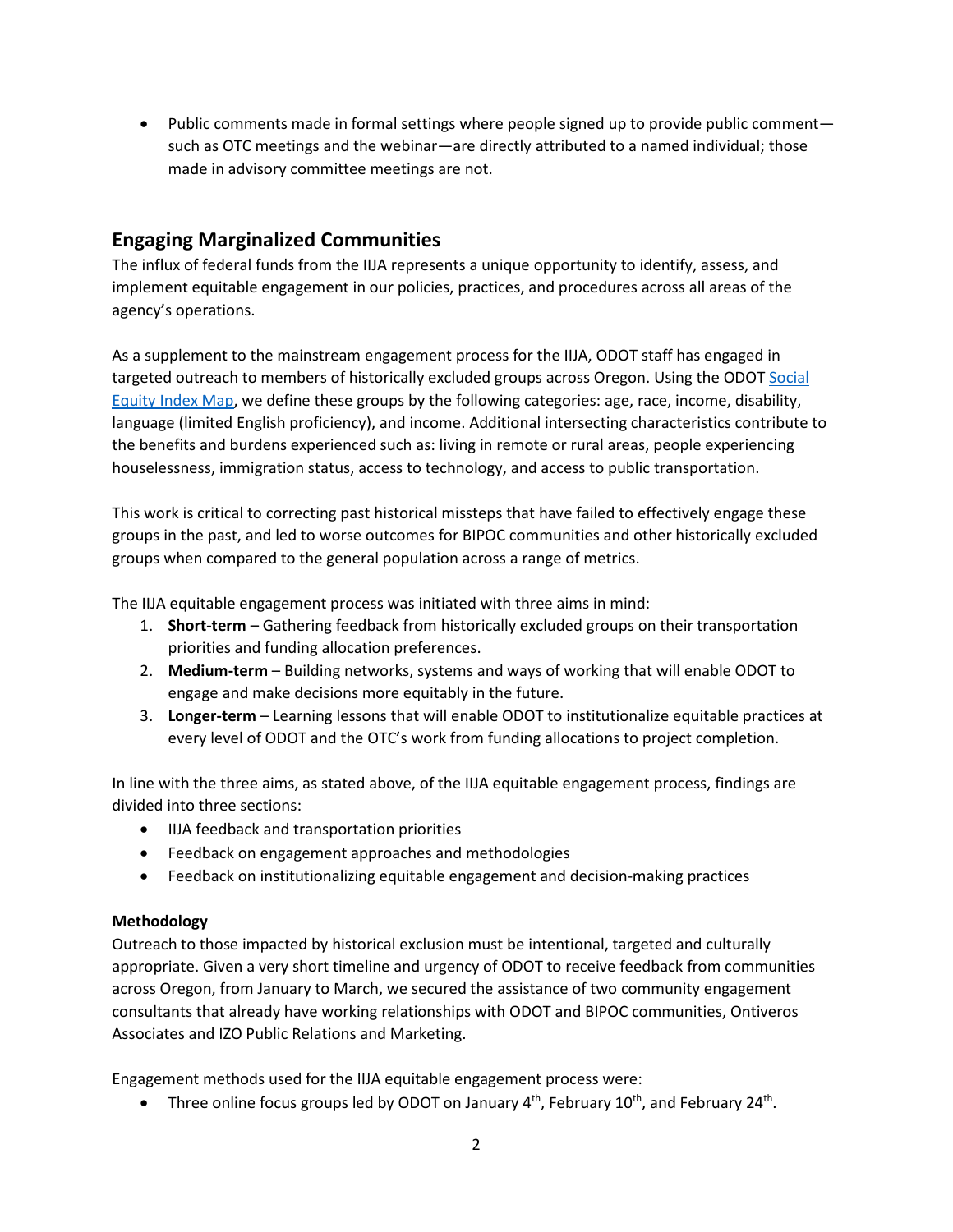- A presentation and Q&A by ODOT leadership to the Governor's Racial Justice Council on January  $19<sup>th</sup>$ .
- An online town hall led by IZO Marketing with Latinx/a/o leaders on February 23rd.
- The ODOT IIJA online open house is being translated into Spanish.
- A survey conducted by IZO Marketing in English and Spanish targeted at Latinx/a/o community members.
- A robust survey conducted by Ontiveros Associates in English and Spanish, targeting BIPOC community members and COBID-certified businesses.

#### **Consultant #1 IIJA Engagement Summary Report Excerpt on surveyed Respondents of Color:**

"In partnerships with ODOT, we developed a bilingual survey that captured 4 general categories of information. We captured demographic data including barriers, civic engagement data, preferred areas of investment and preferences in funding options. The survey was sent out to Oregon Latinx Leadership Networks (OLLN) listserv and posted on OLLN's social media in both Spanish and English. The survey generated 37 completed responses from Latinos across the state. With 100 reporting their race/ethnicity as Hispanic or Latinx/a/o. The survey had results from Hermiston, Bend, Newport, Hauser, Medford, Klamath Falls, Gresham, Tualatin, Rosedale, Beaverton, Oregon City, Woodburn, Lincoln City, Salem, and other areas. With 60% having never participated with ODOT before. 30% of respondents have never engaged in any government entity before. 73% of respondents were middle income. 64% were between the ages of 26-40 and 27% were between 41-63."

#### **Consultant #2 IIJA Engagement Summary Report Excerpt on Surveyed Respondents of Color:**

Key Demographic Information Race and Ethnicity: 42% of respondents are people of color, 58% of respondents reported White-only

Annual Household Income:

- 4% less than \$30,000/year
- 17% between \$30,000 and \$59,000
- 19% between \$60,000 and \$89,000
- 60% greater than or equal to \$90,000

Geography:

- 37% of respondents live outside the Portland metropolitan area Business Ownership:
- 19% of respondents represent minorityowned businesses
- 39% of respondents represent COBIDcertified businesses

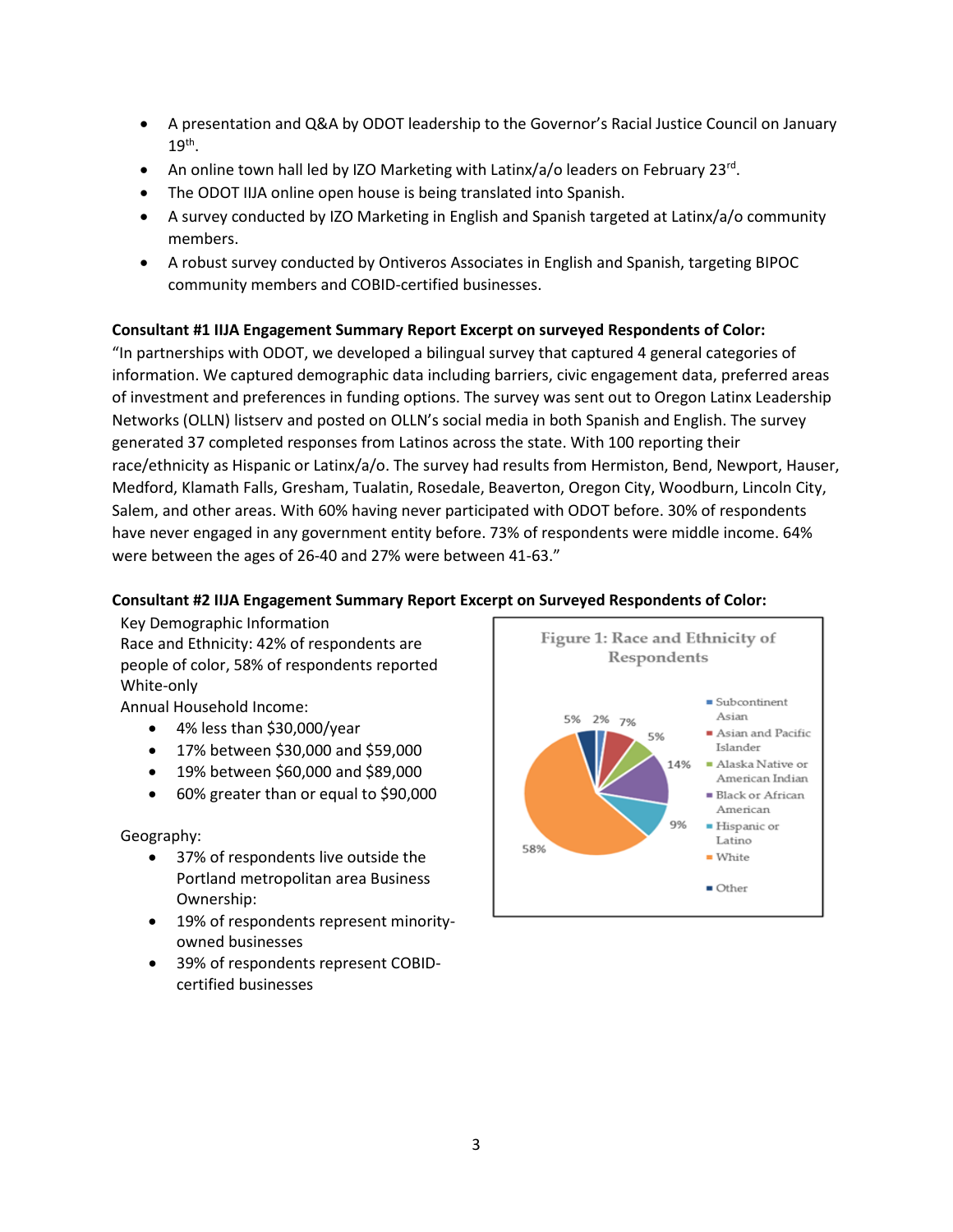#### **IIJA and Transportation Priorities**

We reached out to consultants to find out what the priorities are for marginalized populations across the state and also how we can better engage. The information graphics at right outline the data collected.

From this data we can conclude that:

- Investment in Fix-it and Public and Active Transportation (especially Safe Routes to School and Great Streets) is the highest priority for the members of historically excluded groups, specifically Respondents of Color respondents, whom ODOT engaged.
- The General Population Public and Active Transportation (especially Safe Routes to School) is the highest priority for the members of the General Population that ODOT engaged.
- The Balanced option was marginally more popular than the Enhanced Highway option for Respondents of CoStrateglor.
- However, the Enhanced Highway option was marginally more popular than the Balanced option for General Population Respondents.

## **INFRASTRUCTURE INVESTMENT & JOBS ACT PRIORITIES INFOGRAPHIC**

Break down of community preferences of 4 options to fund 9 programs: Fix-it, Public and Active Transportation, Enhance Highway, and Balanced

#### **FUNDING OPTIONS AND LEVEL OF PRIORITY**



Based on the average of the highest priority answer, the General Population selected Public and Active Transportation and Respondents of Color selected Fix-it as their top priority to fund, respectively. The General Population data was collected via the ODOT IIJA Online Open House survey and the Respondents of Color data was collected via consultant surveys.



VISIT OUR WEBSITE FOR MORE

WWW.OREGON.GOV/ODOT/PAGES/

epartment<br>' Transportation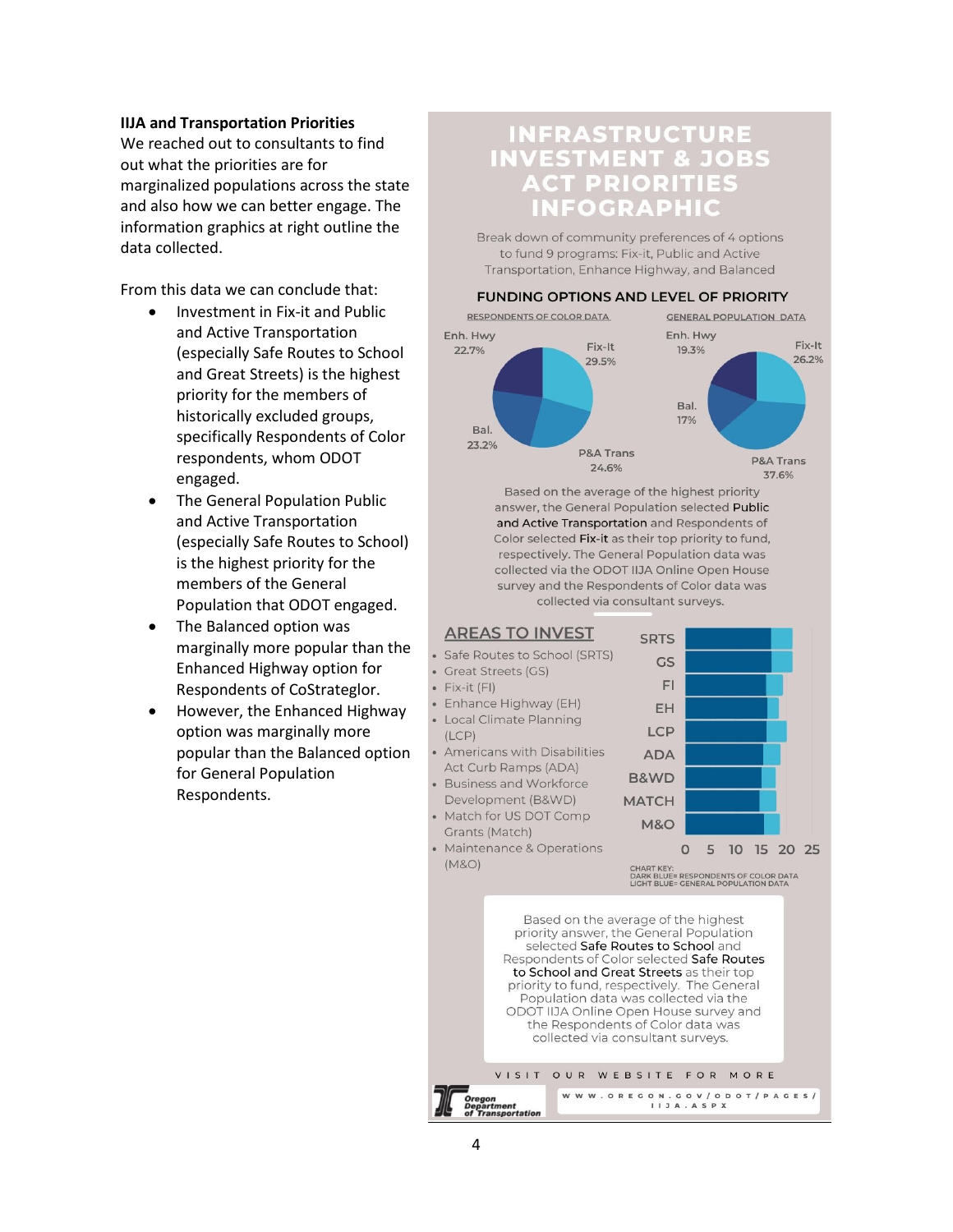#### **Feedback on engagement approaches and methodologies**

There was a general consensus among those engaged that the IIJA equitable engagement process was an improvement on previous practice. However, many of those engaged expressed the suspicion that it might be a "one-and-done" or "tokenizing" process. Additional feedback included:

- Engagement materials need to be in clear, simple language and emphasize outcomes and user experiences. They should not be policy and jargon-heavy or focused on ODOT and the OTC's processes.
- All materials should be translated into Spanish and other languages at the same time as English and go live simultaneously. Translating after the fact lessens the time that members of historically excluded groups have to respond and makes equitable engagement look like an afterthought.
- Translated materials should be through media in Spanish and other languages, not just through mainstream channels.
- The use of community based groups to assist with outreach and attendance at pre-existing events is preferable to direct asks from ODOT and asking people to come to us.

#### **Feedback on institutionalizing equitable engagement and decision-making practices**

Community members were clear that ODOT operates from a trust deficit. In order to address this, those engaged felt that ODOT should:

- Increase capacity for ongoing equitable engagement by investing resources in long-term relationships with historically excluded communities.
- Create structures for bringing members of historically excluded groups into the decision-making process at an earlier stage and develop more transparent and accessible decision-making pipeline to make it easier for them to understand how and when to engage.
- Demonstrate accountability through regular reporting back to community on how feedback has impacted decision-making and the extent to which those decisions are leading to more equitable outcomes.
- Address barriers to contracting with ODOT that place an undue burden on members of historically excluded groups.

#### **Conclusion and Recommendations**

The IIJA equitable engagement process is a step forward for ODOT in terms of the agency's work with members of historically excluded groups. However, it has also highlighted gaps in ODOT's capacity for engagement, strategic equity and inclusive, transparent decision-making that continue to have a negative impact on both relationships with these groups and the transportation outcomes they experience.

Critically, many of those engaged with felt that equitable outcomes could only be ensured through ongoing engagement and checking-in at every stage of the decision-making process for the IIJA. Program development and prioritization, project selection and contracting will all need to be centered on equity and include significant engagement with members of historically excluded groups. Practicing and demonstrating accountability will also be vital if ODOT is to build trust and achieve equitable outcomes over the five year life of the legislation.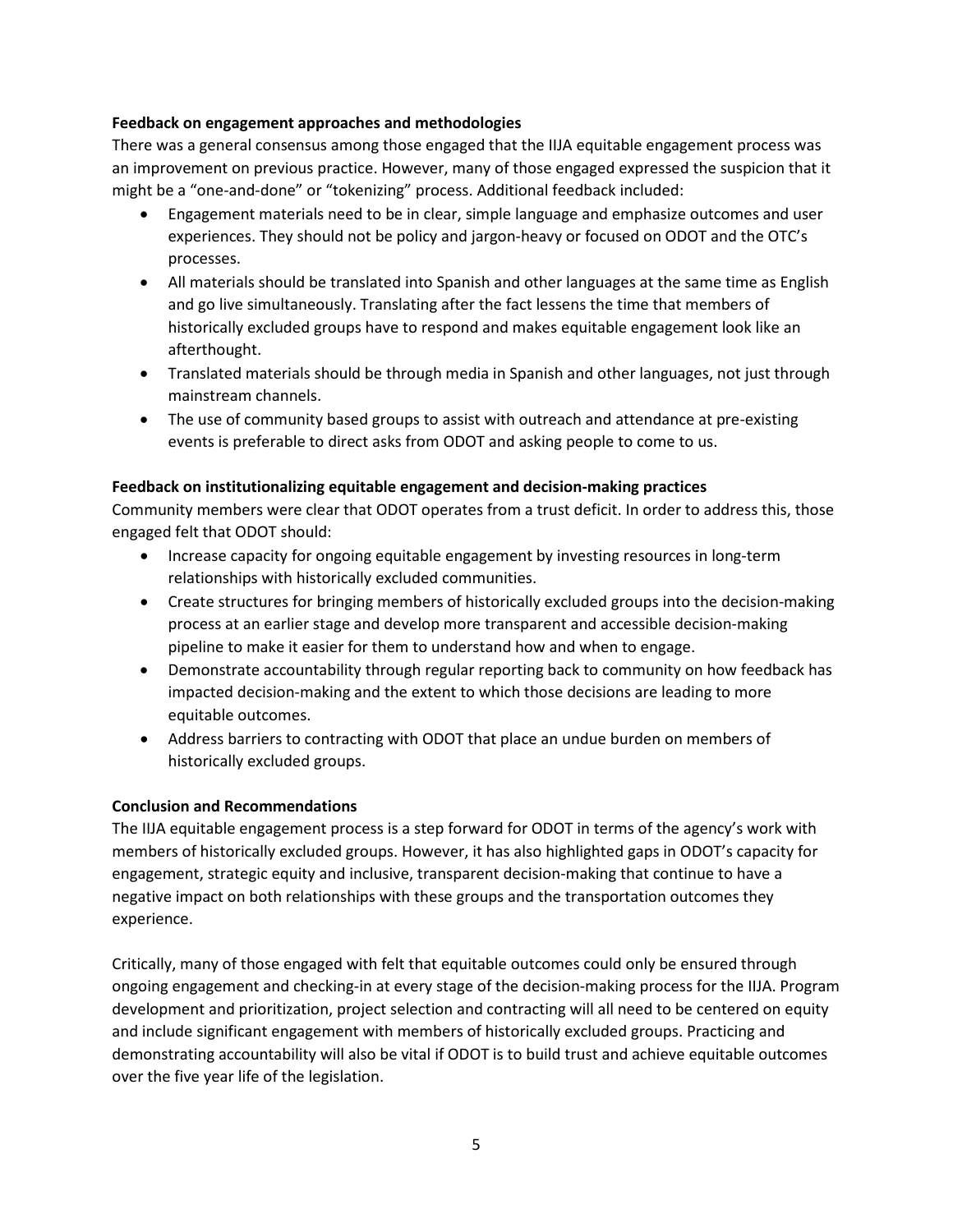The Office of Social Equity therefore recommends that ODOT and the OTC:

- Establish an Equity Oversight Committee based on ODOT's existing Modal Advisory Committees. This committee may review ODOT's planning and decision-making from an equity perspective, request metrics and performance measurements and issuing recommendations to agency staff and the Oregon Transportation Commission.
- Establish a roster of community engagement contractors with strong networks in communities that ODOT has historically struggled to reach.
- Expand capacity for in house equitable engagement, managing equitable engagement consultants, and monitoring equitable outcomes for the IIJA.
- Address barriers to accessible contracting while simultaneously working more closely with members of historically excluded groups to build their capacity to access the existing system.
- Continue investing in expansion of ODOT's equitable engagement efforts and further integrating these efforts into its normal business processes, to ensure engagement efforts have sufficient time to achieve desired outcomes.

These changes can only happen if they are properly resourced, with staffing and financial resources dedicated to these efforts.

## **Advisory Committee Comments**

#### **Central Oregon ACT (1/13/2022)**

- The outline for flexible funds is appropriate for Oregon. We hope that safety issues we have discussed are addressed.
- I fully agree with the nine areas that you recommend for investment, especially Safe Routes to School.
- The US 97 Terrebonne project from HB 2017 is underfunded, and Deschutes County has put funding in to reduce the gap. They would like ODOT to consider putting additional funds into this project to reduce the burden on Deschutes County.

#### **Salem-Keizer Area Transportation Study (1/25/2022)**

- ODOT should focus on maintaining what we have and keeping highways safe, as well as addressing bottlenecks. Local highways are in need of major repair—Highway 22 is falling apart. Critical regional projects include the Highway 22/Highway 51 interchange, as well as the I-5 Aurora-Donald interchange on the West Coast's main trade corridor. He prefers scenarios that put money into
- Appreciate consideration for Safe Routes to School so kids can walk to school safely. ADA accessibility is also important so people can move around. She is concerned about the O&M. Disheartened that there isn't more of a transit option.
- Retrofit of the bridges over the Willamette River as well as bottlenecks on I-5 in south Salem.
- They are very interested in safety and other improvements on I-5. I-5 Aurora-Donald is critical, but so is the I-5 Brooks interchange, which is very dangerous. At the same time, Safe Routes to School is a critical program that allows for strong partnership between ODOT and local governments.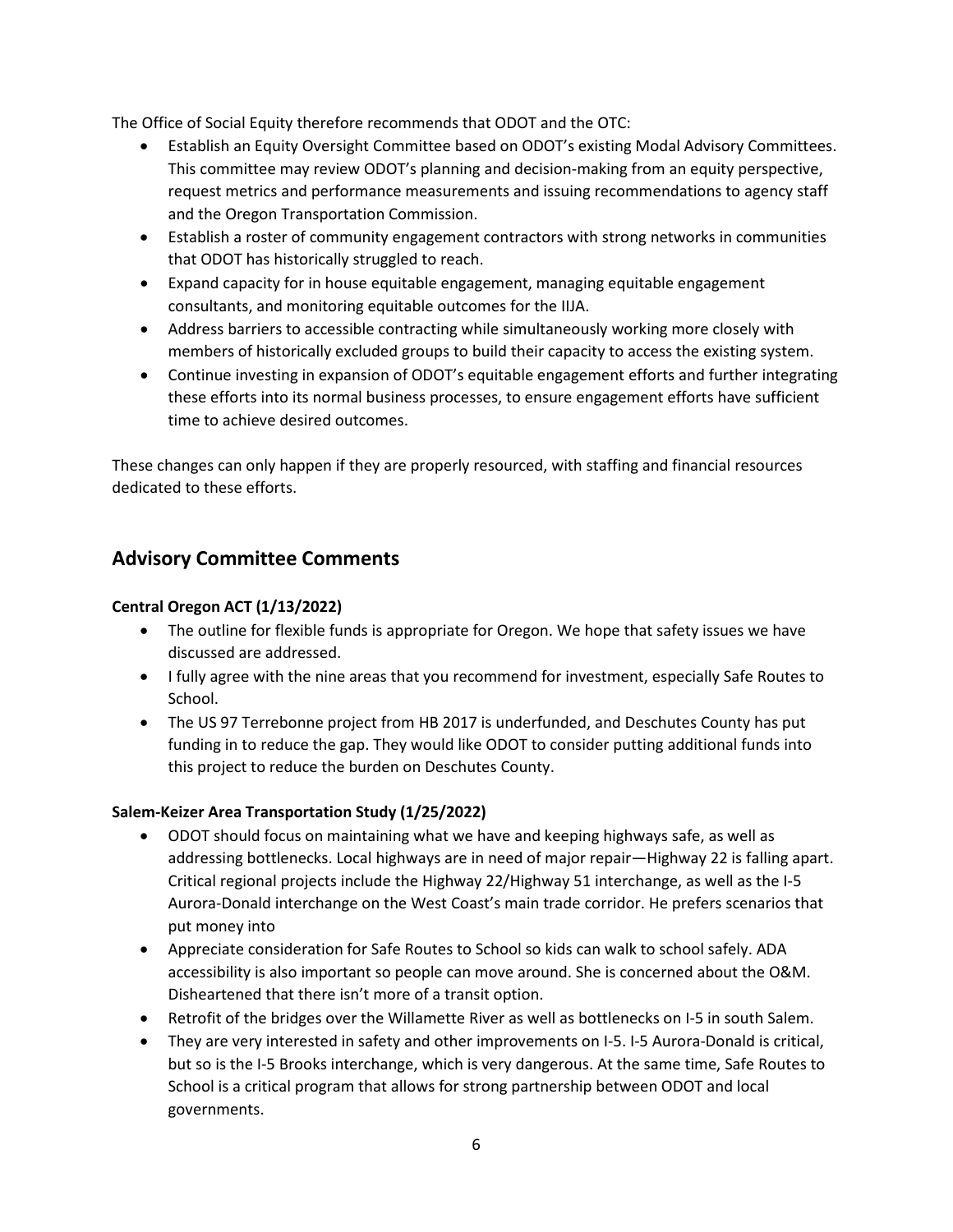- These federal funds don't come with constitutional restrictions. Scenario 5 allows the state to spend the money on public and active transportation to make it safer and more convenient to walk and bike and take public transportation.
- Supports Fix-It and Enhance investments. Fix-It investments allow us to also invest in enhancements at the same time. There are projects that have been on the list way too long and people are getting killed; we need to use this opportunity to get these projects done. The I-5 Brooks interchange also needs to get constructed, after we get existing projects done. The Great Streets program will be a great opportunity to make improvements.
- The OTC should provide flexible highway program funding directly to the MPOs or the area commissions on transportation to invest in local and regional priorities.
- I-5 Brooks interchange is very dangerous, and there is no bus service to that area of the region. As ODOT undertakes these projects, the agency needs to address these projects holistically and provide multiple forms of transportation.

#### **Central Lane MPO Metropolitan Policy Committee (2/3/2022)**

- Union and non-union programs already have apprenticeship programs that provide opportunities for women and people of color. Don't reinvent the wheel, just leverage the existing system, including helping building trades expand their training centers. ODOT should ensure that community benefits flow from construction projects by creating community benefits agreements to guide construction and set the dollar threshold for these agreements at \$2-3 million. Rather than focusing on EV charging investments on the state highway system, ODOT should pursue a more community-based approach to EV charging.
- The Public and Active Transportation scenario provides the greatest benefits and matches the region's priorities.
- Eugene has few urban arterials that are state-owned because the cities have already taken over state highways. They would like to see the Great Streets funding broadened to allow investments to be made in locally-owned urban arterials that were taken over from ODOT.
- The IIJA provides a lot of money but not enough money, so we should focus investments rather than spread the money too thinly and show people significant benefits for communities.
- We need to invest in top priorities and avoid spreading a modest amount of money too thinly across too many areas.

#### **Mid-Willamette Valley ACT (2/3/2022)**

- They support the Enhance Highway scenario as their top option for distributing funds, with a hybrid of Enhance/Fix-It as their second choice. Their top priority is finishing infrastructure projects like the Newberg-Dundee Bypass and the I-5 Aurora-Donald interchange.
- There was pushback on the Scenario 5 that Portland stakeholders put forward, primarily in the form of fix-it investments being important equity tools. There were no comments in support of a scenario 5.
- Multiple members commented in frustration that the Public and Active Transportation scenario has no money going directly to transit.
- The remaining \$214 million after setting aside funding for ADA, climate planning, business and workforce development, operations and maintenance, and federal grant match should be given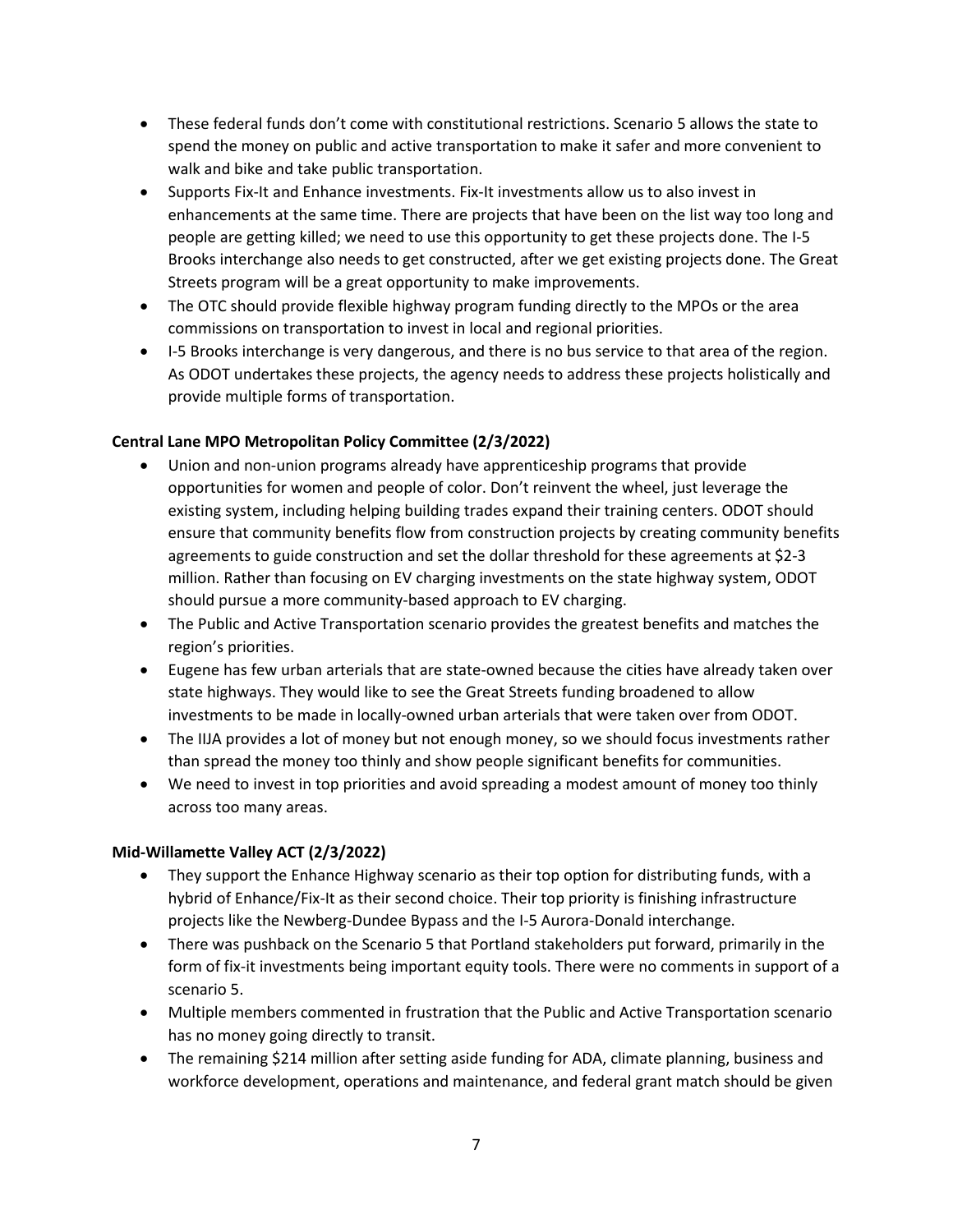directly to local communities to decide how they use it, as opposed to going through the scenario process.

- Some of the funds should be put to intersections of local roads and state highways, specifically more merge lanes.
- ODOT shouldn't be addressing our O&M shortfall by trying to federalize state-funded programs but instead should be advocating for a more fundamental shift in how we're funding.
- Investments made in the 2022 legislative session could impact the way forward for these investments from IIJA.

### **Region 1 ACT (2/7/2022)**

- As the ACT's active transportation representative, she is very supportive of the Public and Active Transportation scenario as it addresses priority outcomes like safety, multimodal mobility, congestion relief, and climate. The investment in Safe Routes to School is important to help kids get to school safely and independently. The IIJA safety funds should be used for demonstration projects as a cost-effective means of addressing safety issues.
- The more money we take out of highway preservation programs, the more we're setting ourselves up to see our highways deteriorate.
- He really likes the public and active transportation scenario, but we also need to keep roads in a state of good repair. He would like to see investments that help DBE firms compete effectively.
- The OTC should build in some level of flexibility to be able to meet the different needs in different parts of the state and push the decision-making down.
- We have less than eight years to make significant changes in our society to reduce GHG emissions. This is a once in a lifetime funding opportunity to address climate. He would advocate keeping that in mind at every decision point in every category, asking whether every project reduces or increases greenhouse gas emissions.
- If we weight project selection by an area's population, we have the potential to negatively impact some parts of the state, including marginalized communities.
- JPACT supports investing fully in the Great Streets program. The Portland metro region has many ODOT-owned arterials that need investment. These investments promote transit and active transportation and also positively impacts climate. The amount proposed for Great Streets is very small in comparison to the needs identified in the Metro transportation bond.
- Fixing roads is like fixing your house: If you don't spend the money now, the problem will only get worse. We need to make sure we're investing in keeping the system in good shape. We also need to make investments in active transportation.

#### **Oregon Metropolitan Planning Organizations Consortium (2/11/2022)**

- There was significant interest in the Great Streets program for urban arterials. Members expressed interest in using these funds to reduce traffic deaths and improve multimodal transportation options.
- In the Portland metro area, many of the urban arterials that could be improved under the Great Streets programs are main streets, major travel corridors, and major transit routes; oftentimes they bisect communities of color. The Portland metro region is particularly focused on improving Tualatin Valley Highway.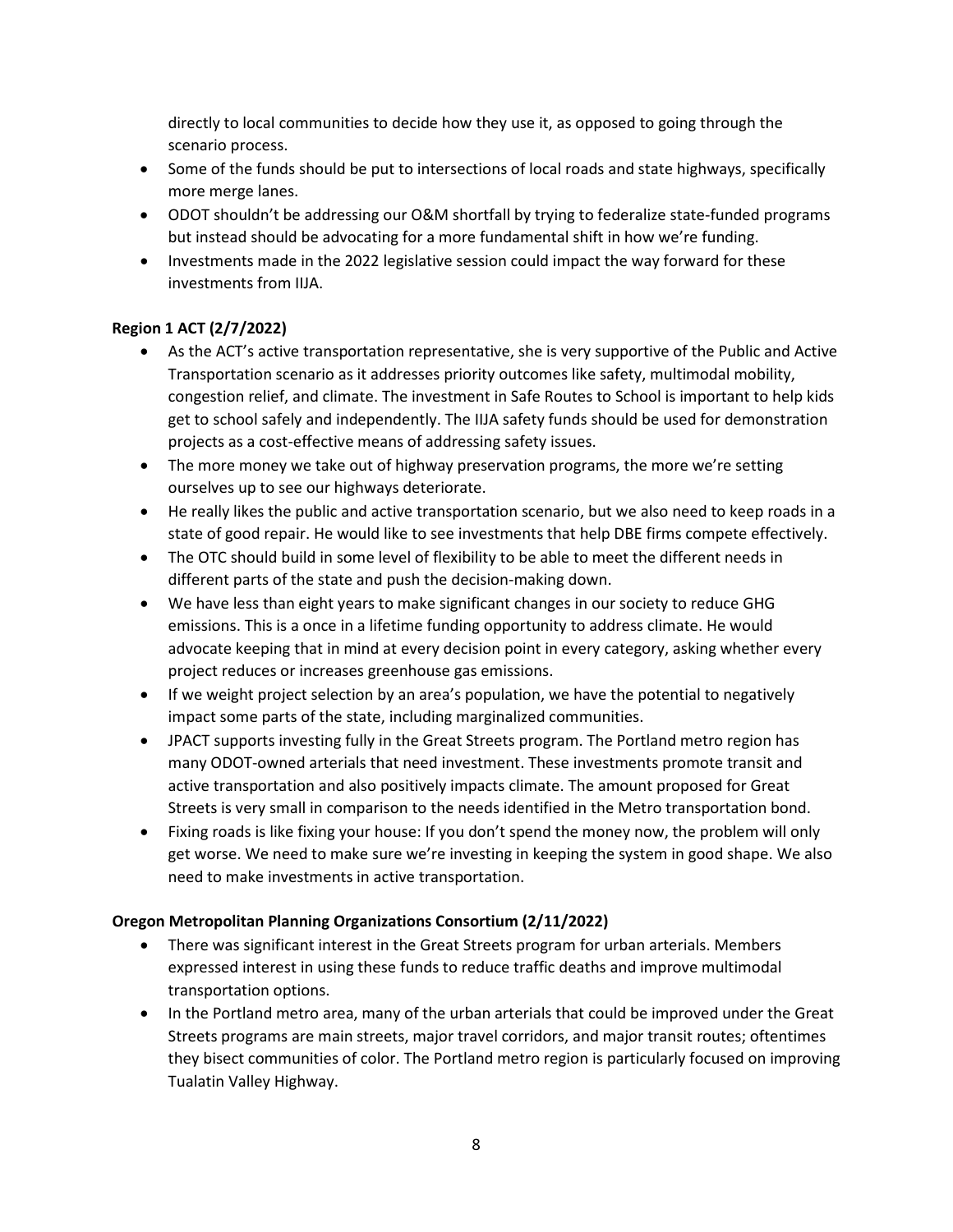- The federal government doesn't allow much flexibility for use of funds for transit operations in urban areas. Allowing greater flexibility would allow for much better transit service in urban areas.
- As ODOT looks at changes to the fund exchange program to reduce the agency's operations and maintenance budget, you should consider pushing more local agencies into becoming certified to deliver federal-aid highway projects.
- Safety is a significant concern as fatalities increase. Bend has struggled to get public transportation service in place; now they have funds and new routes but have had to close down service due to lack of drivers. The state should look to invest resources in training people to serve as bus drivers to address this shortfall.

#### **Cascades West ACT (2/24/2022)**

- Investments in Fix-It programs that preserve and maintain the infrastructure we have are the primary priority.
- Public and active transportation investments are also important.
- It's important to understand what the IIJA means in the bigger picture of ODOT's budget. It's helpful for ODOT to explain what it takes to keep bridges and pavements in a state of good repair.
- It would be helpful for ODOT to provide information on needs across various parts of the transportation system, such as Safe Routes to School.

#### **North West ACT (2/25/2022)**

- The ACT views the Fix-It Scenario as the best allocation of funding, with the Public & Active Transportation scenario in second place.
- The proposal to provide match for federal competitive grants is a good idea to bring additional federal money to Oregon.
- There should be more investment in rail and water transportation.
- Funds should be distributed fairly across the state and not just go to the Portland metro region.

#### **North East ACT (3/3/2022)**

- Oregon has the nation's worst fatality rate on rural, non-Interstate roads while having one of the best rates on other roads. Region 5 does an incredible job of fighting for funding, but there is a reality that dollars don't flow to these dangerous rural roads. ODOT needs to find ways to address this epidemic of fatalities on rural roads.
- Eastern Oregon has seen a lot of freeway closures this year. There are significant economic costs to these closures as well as costs to those who are in a crash. ODOT needs to continue making investments and taking other steps to keep the roads open.
- Providing passenger rail service by restoring the Pioneer Amtrak service would be very helpful for people in northeast Oregon who don't want to drive or don't have access to a vehicle.
- High speeds on I-84, particularly on Cabbage Hill, are causing significant safety issues that ODOT needs to address.
- ODOT needs to provide fair funding for rural roads and local agencies.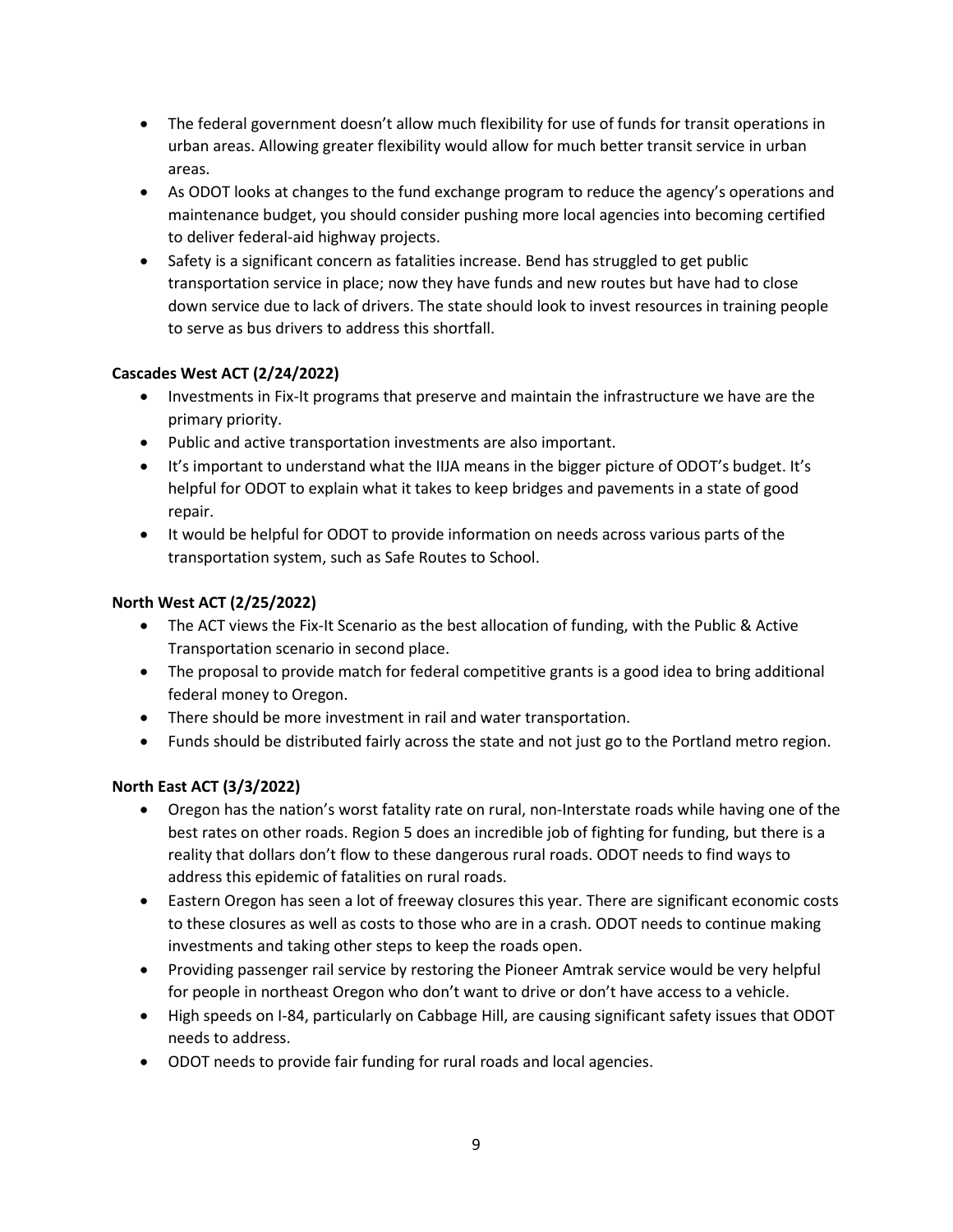#### **Rogue Valley ACT (3/8/2022)**

- ODOT should change funding programs to be jurisdictionally blind so that more money can go to local governments and support improvements across the entire system, such as such as Fix-It for all.
- ODOT should consider the resilience program (PROTECT) to support all parts of the system including the local system; focus planning funds on both state and local infrastructure, and pay for infrastructure improvements on both as well.
- ODOT shouldn't divide money into too small of amounts; look for holistic projects that combine state and local projects.
- Be careful federalizing maintenance and operations, as it may be too restrictive.
- They would prefer to receive funding in the form of state dollars rather than federal when possible to maintain flexibility.
- They support providing funding to match federal grant dollars in order to bring more dollars overall coming into the state.
- The Public and Active Transportation Scenario is good because it benefits climate and equity, areas we do poorly at. It also supports local governments the most in areas they can't easily fund.
- ODOT should find ways for all scenarios and programs to advance social equity substantially.
- The new TPR may change how funds can be used. Local governments will need support to help jurisdictions understand the rules and develop a plan.
- ODOT should make sure ADA investments are made in highest need areas first and work to support investments that result in more people walking or biking.
- ODOT should set priorities that meet the vast majority of Oregonians, not just the loudest voices.

## **Online Open House Results**

ODOT launched an [online open house](https://odotopenhouse.org/infrastructure-investment-and-jobs-act) to get feedback on the agency's investment proposal for IIJA flexible funds. Participants were provided with background information on the IIJA and the agency's Strategic Action Plan. They were also provided details about the agency's investment proposal, including the nine program areas and four scenarios for allocating funding among these program areas, and were asked to rate each program area and scenario on a 1-5 scale, with 5 indicating the highest level of support. As a self-selected online survey, the online open house is not necessarily representative of the community as a whole, and ODOT did not collect demographic data. In contrast, [ODOT's Transportation](https://www.oregon.gov/odot/Get-Involved/OTCSupportMaterials/Agenda_K_IIJA_PACKET.pdf)  [Needs and Issues Survey](https://www.oregon.gov/odot/Get-Involved/OTCSupportMaterials/Agenda_K_IIJA_PACKET.pdf) shared with the Commission in January featured a large randomly-selected sample; while the survey's sample didn't represent the state's demographics particularly well, ODOT conducted analysis to gauge support for various investments by demographic subgroups.

More than 450 people provides responses to the two surveys. Of the nine program areas, Safe Routes, Great Streets, and Climate Planning received the highest ratings among participants. Similarly, the Public & Active Transportation scenario proved most popular among participants, followed by the Fix-It scenario; the Balanced and Enhance Highway scenarios lagged further behind.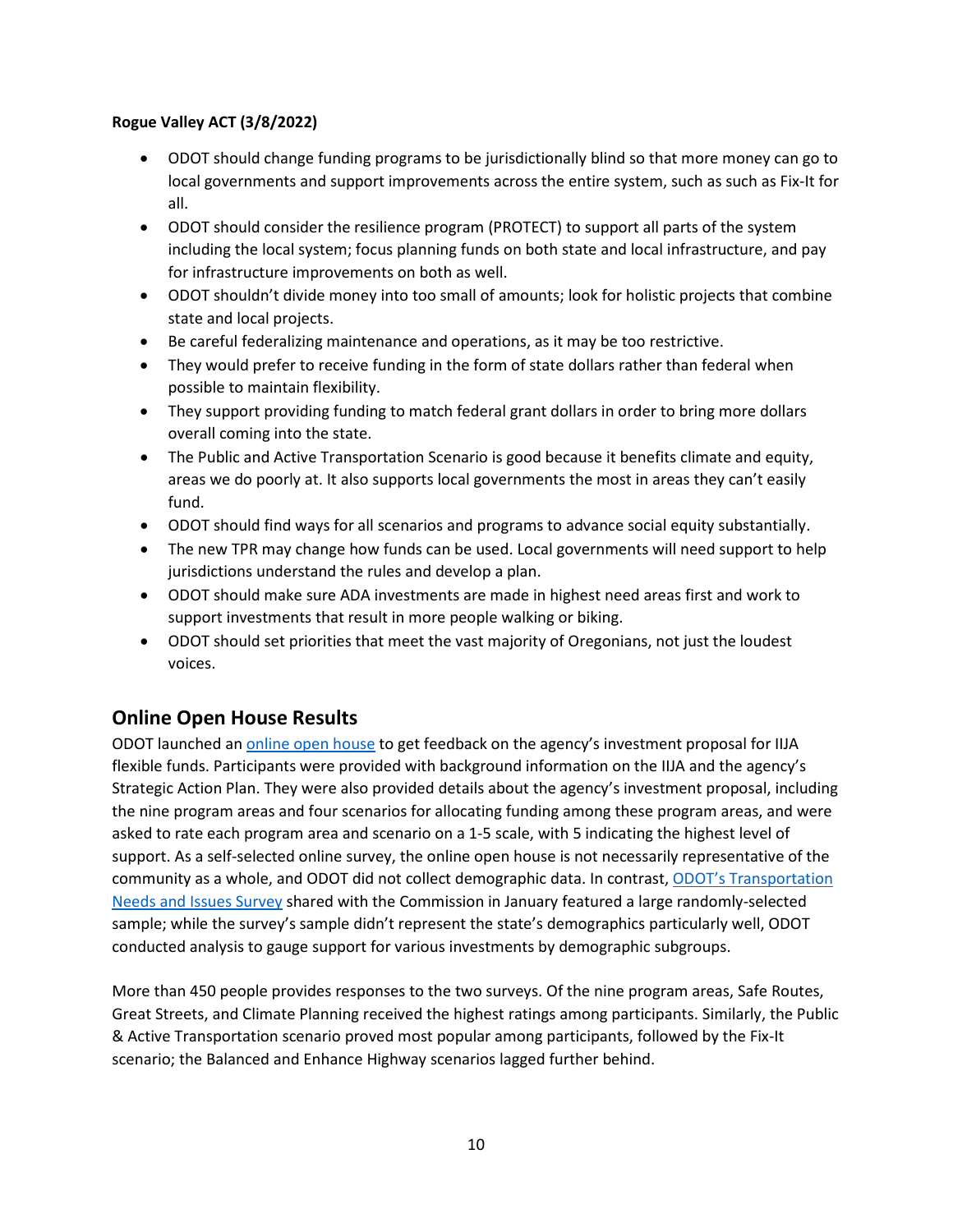



## **OTC Meeting Public Comments**

#### **January 20, 2022**

Testimony from the Commission's meeting can be viewed on [ODOT's You Tube channel.](https://www.youtube.com/watch?v=hH1oBo7sCio)

- We have a unique opportunity to consider investment opportunities that have been constrained. She has concerns about the four funding scenarios because they increase greenhouse gas emissions by supporting fossil fuel infrastructure, which is counter to the Governor's Executive Order. She suggests a fifth scenario. Due to decades of underinvestment, we need to focus IIJA funds on areas like public transportation. (Rep. Khanh Pham)
- We don't understand why ODOT is developing a plan to toll I-205 before tolling both I-5 and I-205. ODOT should use the financing tools available in HB 3055 and the infrastructure bill to move forward on I-205. Tolling on I-205 should not take place before ODOT has received federal approval for the Regional Mobility Pricing Program. (Clackamas County Chair Tootie Smith)
- The Newberg-Dundee Bypass will benefit communities from I-5 to the coast. This project has received significant support, including from local governments and the Confederated Tribes of the Grand Ronde. This project is vital to the future of the area, and the OTC should look for ways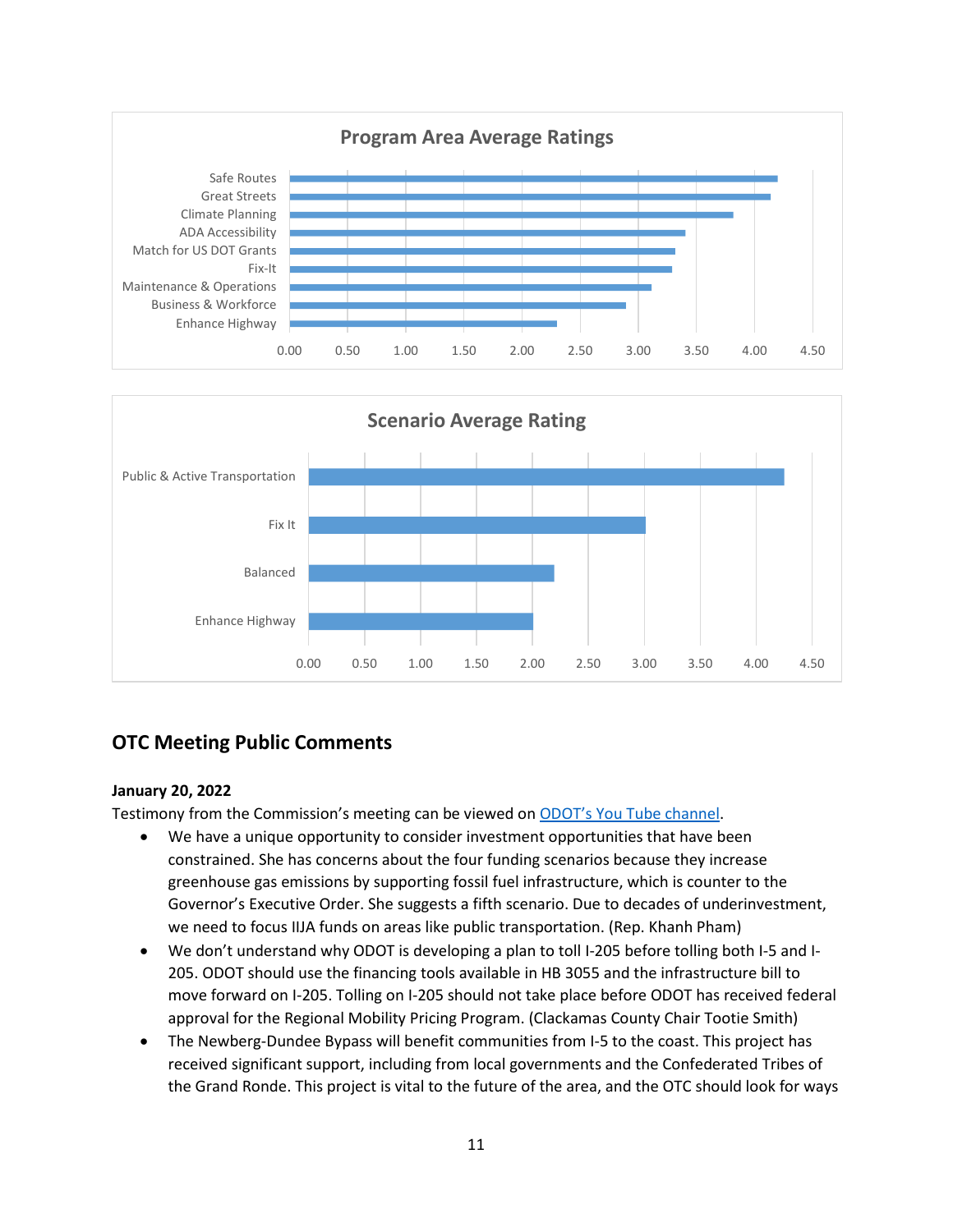to support this project. It will provide seismic resilience and economic development opportunities. (Newberg Mayor Rick Rogers)

- The Mid-Willamette Valley Area Commission on Transportation recommends additional Enhance funds for projects like OR 18 Valley Junction to Fort Hill, the Newberg-Dundee Bypass, OR 51/OR 22 interchange, and the I-5 Aurora-Donald interchange. The OR 51/OR 22 intersection causes serious safety issues and needs to be fixed. (Independence Mayor John McArdle)
- Tigard and the metro region have identified 11 corridors that no longer meet the needs of the community, including OR 99. Tigard recommends use of IIJA funds for these state-owned urban arterials like Hall Boulevard. These can lead to jurisdictional transfer to local governments and support urban development and access to public transportation. (Tigard Mayor Jason Snider)
- Lake Oswego supports road usage fees that provide revenue but also addresses congestion and addresses diversion to local roads. Please allow ODOT to use IIJA funds to fund Phase 1A of the I-205 improvements project. ODOT should secure federal approval of the Regional mobility Pricing Program before imposing tolls on any part of the system. (Lake Oswego Mayor Joe Buck)
- Please decouple the tolling project from starting the I-205 Abernethy Bridge. It's essential that you find alternative funding from tolling to allow the bridge to move forward as we develop a funding plan that works for all. We need transit and diversion remedies before tolling goes into effect. (Mayor Jules Walter of West Linn)
- The Salem-Keizer Area Transportation Study, the MPO for the region, recommends investing in public and active transportation and safety, capital funding for transit centers, and local projects that reduce greenhouse gas emissions, as well as allowing cities and counties for Enhance funds. (Keizer Mayor Cathy Clark)
- He supports Scenario 5. Safe routes and shoulders on rural roads, paths for walking and biking on rural roads finishing the Newberg-Dundee Bypass, and safe intersections are key priorities for his constituents. We need to establish congestion pricing, not tolling that harms low-income Oregonians. Bridges are important, and investments in county bridges will stretch dollars further. We need to switch over to a road user fee as vehicles move away from fossil fuels, and we need to make sure it doesn't harm low-income Oregonians, rural areas, and people of color. (Yamhill County Commissioner Casey Kulla)
- Central Lane MPO reaffirms its commitment to fund multimodal transportation. They support the nine program categories provided but put the highest priority on public and active transportation. They would like to see a commitment that all IIJA funding be prioritized on safety, social equity, and climate. (Joe Berney, Chair of the Lane MPO Metropolitan Policy Committee)
- The OTC should fully fund the I-5 Aurora-Donald Interchange. This is one of the worst interchanges on I-5, but without constructing Phase 2 the project won't address all of the issues with the area. (Marion County Commissioner Colm Willis)
- The OTC has an opportunity to invest in projects that reduce traffic tests, improve mobility, and reduce greenhouse gas emissions. JPACT is calling for more funding for urban arterials in the Portland metro region. JPACT appreciates consideration of creating the Great Streets program, but the level of funding is not enough. In the Portland area the urban arterials play a critical role, including serving as main streets and serving major transit lines, and 41% of fatalities occur on these urban arterials. The OTC should also invest in bridges for resilience. (JPACT Chair and Metro Councilor Shirley Craddick)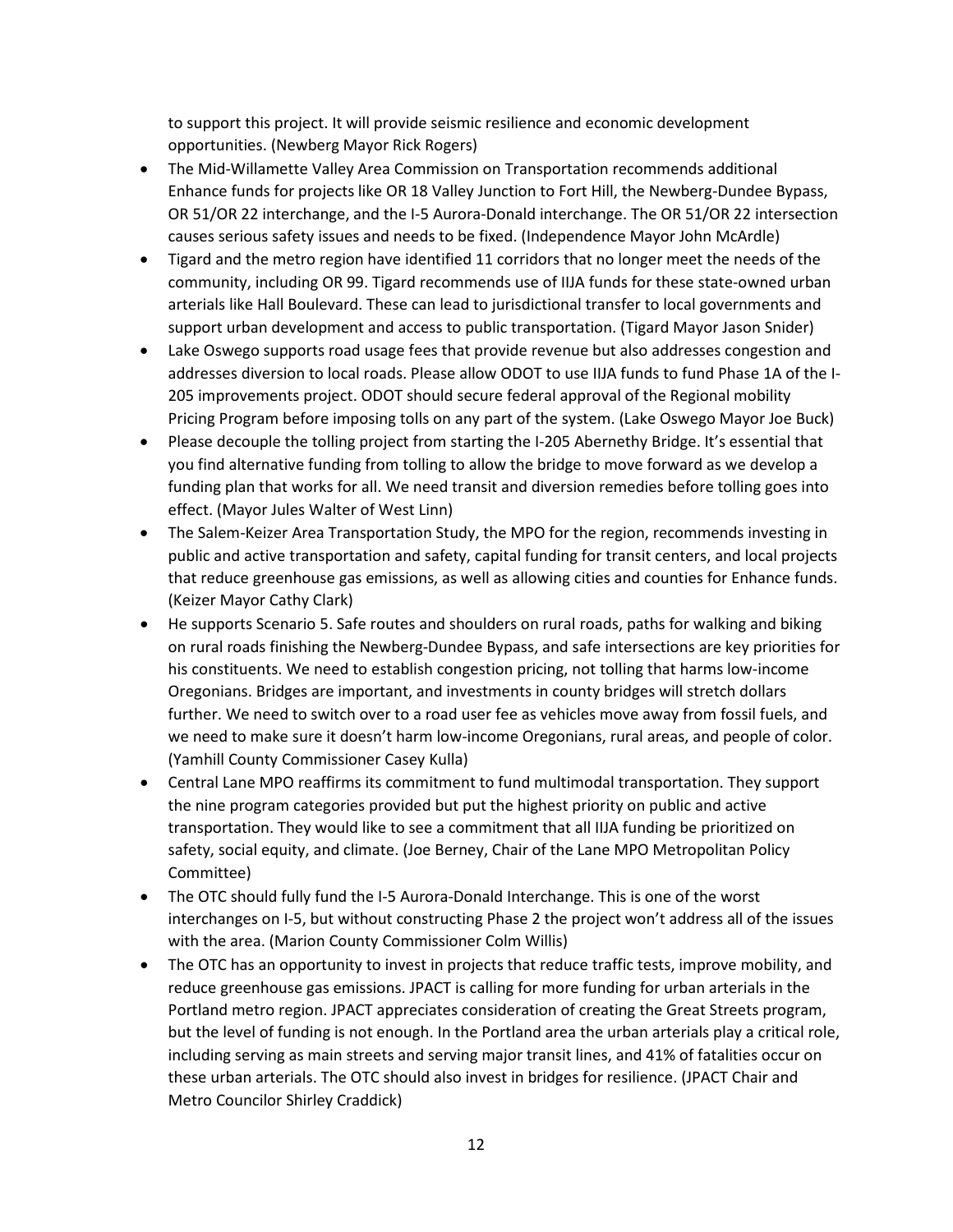- ODOT should use IIJA funds to extend the sound wall along I-5 in Woodburn to reduce the noise impacts on the Woodburn Estates. (Allan Lindbergh, Woodburn Estates)
- The OTC should use IIJA resources to fund Frog Ferry to put a vessel on the Willamette River. They would like \$6 million for a three-year pilot project. (Susan Bladholm, Frog Ferry)
- The I-5 Aurora-Donald Interchange, OR 18 Valley Junction to Fort hill, OR 51/OR 22 interchange, and Newberg-Dundee Bypass projects would have regionwide impacts and should be considered for IIJA funding by the OTC. SKATS recommends investing in active transportation, construction of transit centers, local projects that reduce GHG emissions, and local Enhance projects. The region and its transportation needs are growing. (Scott Dadson, Mid-Willamette Valley Council of Governments)
- The OTC has the opportunity to use flexible funds to expand electrification of transportation to increase the number of EVs on the road and make an equitable transition to electric transportation. ODOT should use some of the flexible funds and the Carbon Reduction Program for transportation electrification. (Greg Alderson, Portland General Electric)
- She supports allocating IIJA funds to Frog Ferry. Frog Ferry has proven cost-effective feasibility of this project. Over 1700 stakeholders and advocates have provided support. The project will reduce congestion and encourage conservation and stewardship of the river. (Alicia Chapman, Willamette Technical Fabricators)
- Frog Ferry will take cars off I-5 and provide a connection route for bicyclists, pedestrians and transit riders. It's cost-effective and climate friendly. (Sorin Garber)
- The OTC should reconsider the funding options, as they are inadequate for public transportation. The OTC should present an alternative scenario that provides more public transportation funding. (Ian Davidson, Cherriots)
- ODOT's investments should reduce vehicle miles traveled and greenhouse gas emissions from each mile of travel in order to address climate change. This is an opportunity to fund projects that aren't eligible for state highway funds, including clean transit, charging infrastructure in charging desserts and low-income communities, and develop safe multimodal transportation. They recommend investment in climate goals of DLCD's Climate Friendly Communities program. (Julie Chapman, League of Women Voters)
- The OTC needs to think more about the impact of the transportation system on the climate. All of the allocation scenarios you are considering today are inadequate to reduce carbon emissions. These federal dollars are some of the only money we can use on biking, walking and transit. She urges the OTC to support Scenario 5. (Ukiah Halloran-Steiner)
- She urges the OTC to support Scenario 5. She has witnessed the impacts of climate change and classmates being hit by cars. Communities suffer from the decisions the Commission makes. Any decision other than supporting this scenario is an act of climate arson. (Adah Crandall)
- He supports Scenario 5 as the only option that takes climate change seriously and stops subsidizing single occupancy vehicles. ODOT should roll out a congestion pricing program on all limited access highways in the Portland metro region. (Paxton Rothwell)

#### **February 17, 2022**

Testimony from the Commission's meeting can be viewed on [ODOT's You Tube channel.](https://www.youtube.com/watch?v=BhLpFNSrncQ)

• Our current electric vehicle charging stations is currently woefully inadequate. Charging stations are often difficult to use, lack fast charge capability and don't have plugs for both major charging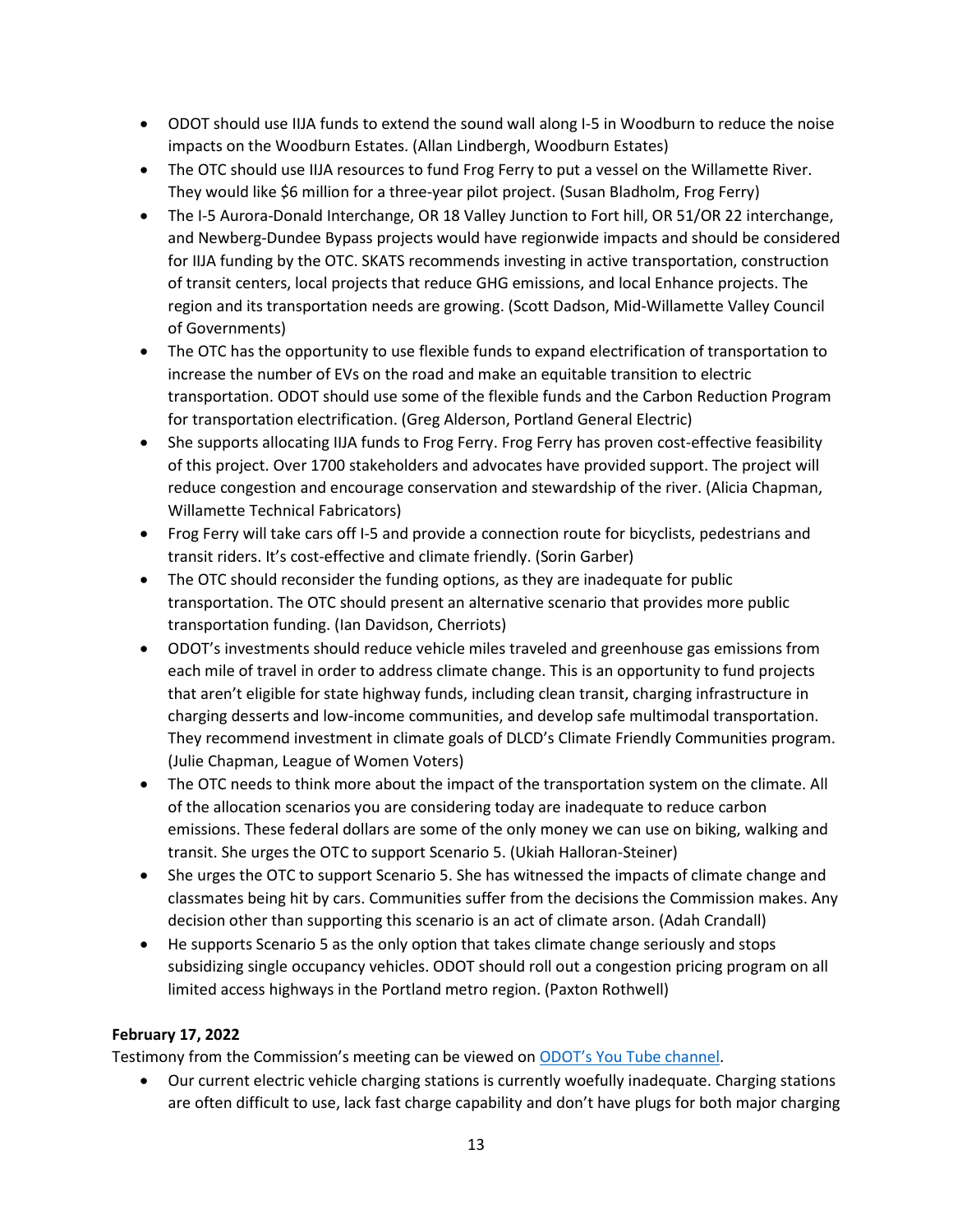protocols. Charging stations should be fast, have multiple plug-ins, be able to serve both charging protocols, offer fair and transparent pricing, and be easy to use. We need a straightforward, hassle-free, seamless and affordable EV charging network that serves all vehicles. (Ben Schreiber, Sen. Merkley's Office)

- The OTC has a historic opportunity to make investments in community transportation system. She supports Scenario 2B, which would invest all funding into public and active transportation by redirecting all funding in the Enhance Highways, Fix-It, and maintenance categories. (Sen. Akasha Lawrence-Spence)
- The OTC should approve an IIJA spending scenario that makes meaningful strides toward meeting equity and climate needs. Scenario 2B would reallocate \$158 million from Enhance Highway, Fix-It and operations and maintenance to local jurisdictions. This could support orphan highways, sidewalks in communities, and expanded public transportation across Oregon. The constitutional restrictions on the State Highway Fund has led to underinvestment in many areas, and we need to use all of these flexible federal funds for programs that can't be funded from the State Highway Fund. (Rep. Khanh Pham)
- The state has been clear that we need to center equity and climate. The OTC can choose a funding allocation that would make meaningful progress toward our GHG emissions goals. IIJA funds should be used for areas that can't be funded from the State Highway Fund. (Rep. Maxine Dexter)
- We need to prioritize local needs, underserved communities, and air quality and climate. He recommends adoption of Scenario 2B. It's difficult to get around his district if you can't operate a car, and it includes major roads with few crosswalks. Please use the IIJA flexible funds for local projects that allow communities to determine their needs and improve access for their residents. (Rep. Zach Hudson)
- IIJA funding should meet critical infrastructure needs, provide safe transportation, address congestion, and prevent roads from deteriorating. HB 2017 marked a historic investment in the transportation system. We have fallen short on fully delivering projects promised in HB 2017. The additional dollars will allow us to fill in some of the gaps in these projects. (Rep. Shelly Boshart-Davis)
- ODOT should not be tolling I-205 ahead of the rest of the region. Clackamas County is not asking for the full funding for I-205 Phase 1A or the full project. They are asking ODOT to use IIJA funding and HB 3055 finance to move forward with Phase 1A. (Tootie Smith, Clackamas County Commission Chair)
- The currently proposed scenarios won't meet the state's climate and equity objectives. Her district lacks walkability, so she supports Scenario 2B. IIJA funding should prioritize multimodal transportation option, improve the environment, and preserve Oregon. We need to end the era of freeway expansion, and we must provide Oregonians more human-scaled options to get where they need to go. She supports heightened investment in local transportation needs. (Rep. WInsvey Campos)
- She supports Scenario 2B. People hide behind the Oregon Constitutional restriction, so this is the opportunity to make the investments in transit and bicycle and pedestrian infrastructure. We should not use these federal funds for activities that are eligible for the State Highway Fund. We should be building a system that syncs with our climate and equity values. (Mary Nolan, Metro Councilor)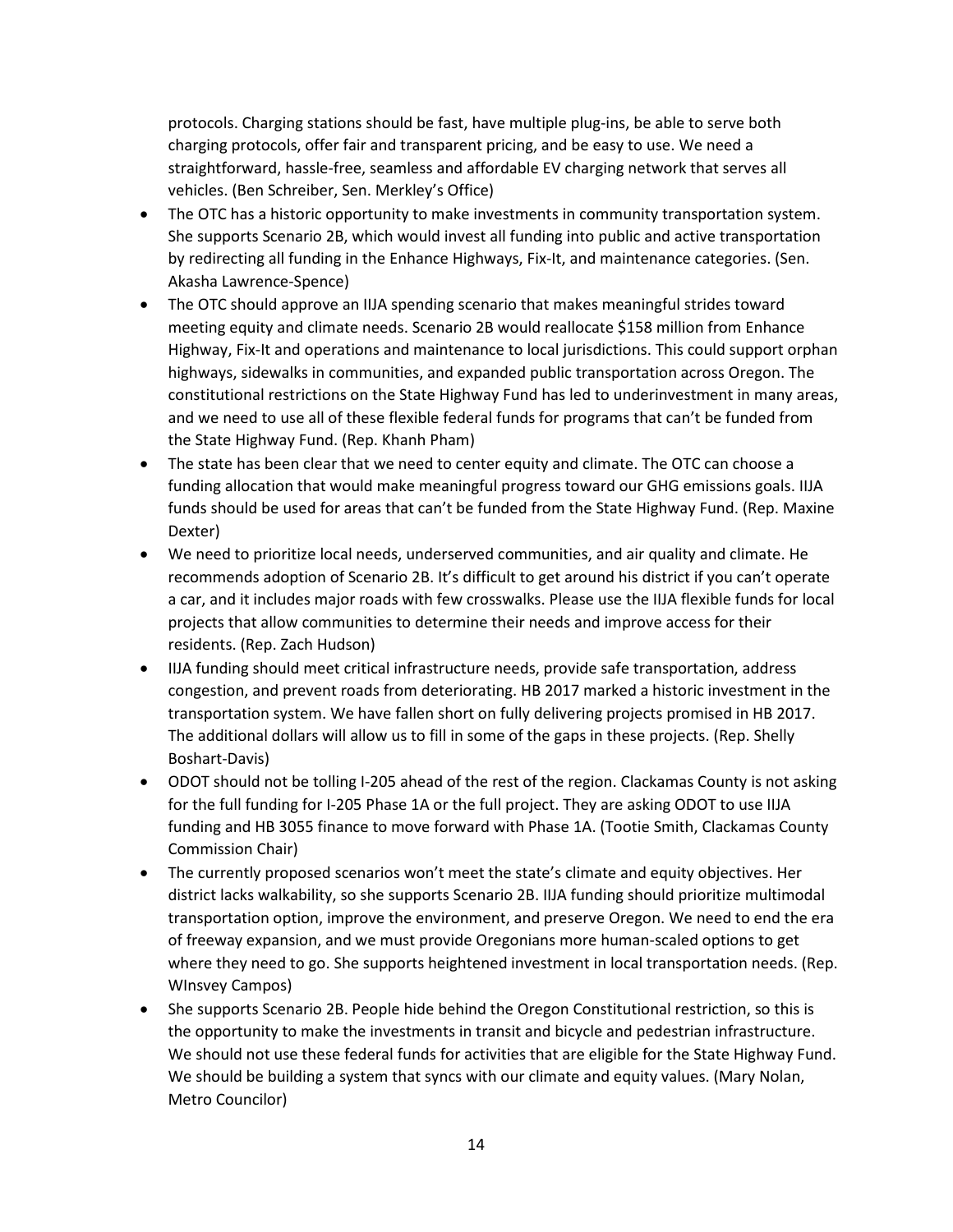- These IIJA funds allow us to make progress on our climate goals and to bring critical investments to urban arterials while helping people achieve prosperity. He grew up on along the Tualatin Valley Highway, and like many urban arterials in Oregon, rapid urbanization has changed how the community interacts with the corridor. ODOT needs to look at doing things differently and look at addressing urban arterials comprehensively, with investments in transit and safety. (Juan Carlos Gonzalez, Metro Councilor)
- IIJA funding should be used for two projects of statewide significance—I-205 and the I-5 Boone Bridge. These offer congestion relief and also make important bridges earthquake ready. ODOT should not toll I-205 before the rest of the region. (Julie Fitzgerald, Mayor of Wilsonville)
- She is appearing to support the mid-town crossing projects in Bend that support equity, safety, climate, and affordable housing. These would connect the community across US 97 and the BNSF rail line. The community has significant east-west connectivity issues for bicyclists and pedestrians that these would address. (Sally Russell, Mayor of Bend)
- The Salem, Eugene, and Portland MPOs have identified joint priorities—additional funding for the All Roads Transportation Safety program, making locally-owned arterials eligible for Great Streets, and making more funding available for alternative transportation programs. The I-5 Aurora-Donald interchange is a top priority in the mid-valley, as is the OR 22/OR 51 intersection. (Lyle Mordhorst, Polk County Commissioner)
- The OTC should advance projects that have the greatest benefit for regional and state economic development. The Newberg-Dundee Bypass has significant impact on the region and the entire state. This project goes hand in hand with the I-5 Aurora Donald interchange. (Scott Hill, Mayor of McMinnville)
- IIJA gives us the opportunity to prioritize programs with equity and climate benefits like Great Streets, Safe Routes to School, and Local Climate Planning. She supports Scenario 2B that would redirect funding for highways toward local jurisdictions so they can focus on community-specific needs. In her area, investments are needed in orphan highways like Farmington Road and Tualatin Valley Highway. The OTC's allocation should align with the Climate Friendly and Equity Communities rule, and any Fix-It funds should prioritize projects with the greatest climate and equity impacts. (Nafisa Fai, Washington County Commissioner)
- The OTC should invest IIJA funds using an approach that prioritizes racial justice and smart climate choices and that recognizes the vital role of local governments. She supports Scenario 2B. Her constituents often lack access to vehicles and rely on public transportation, and they bear the brunt of climate change and underfunding of critical programs. The Commission should invest in programs like Safe Routes to School and Great Streets and provide funding to local governments. Investing solely in state infrastructure would result in significant inequities. (Susheela Jayapal, Multnomah County Commissioner)
- Lane County's road fund is not what it used to be. Their ability to invest in road projects beyond preservation is extremely limited. IIJA provides incentives to invest in off-system bridges, and she encourages the Commission to do so. Lane County has significant safety issues and is developing a bicycle master plan; shoulder widening could address both issues but isn't covered under active transportation investments. (Heather Buch, Lane County Commissioner)
- The port requests the Commission to direct \$20 million of the design and engineering work for the Hood River Bridge project. The bridge is incredibly important to the region but it is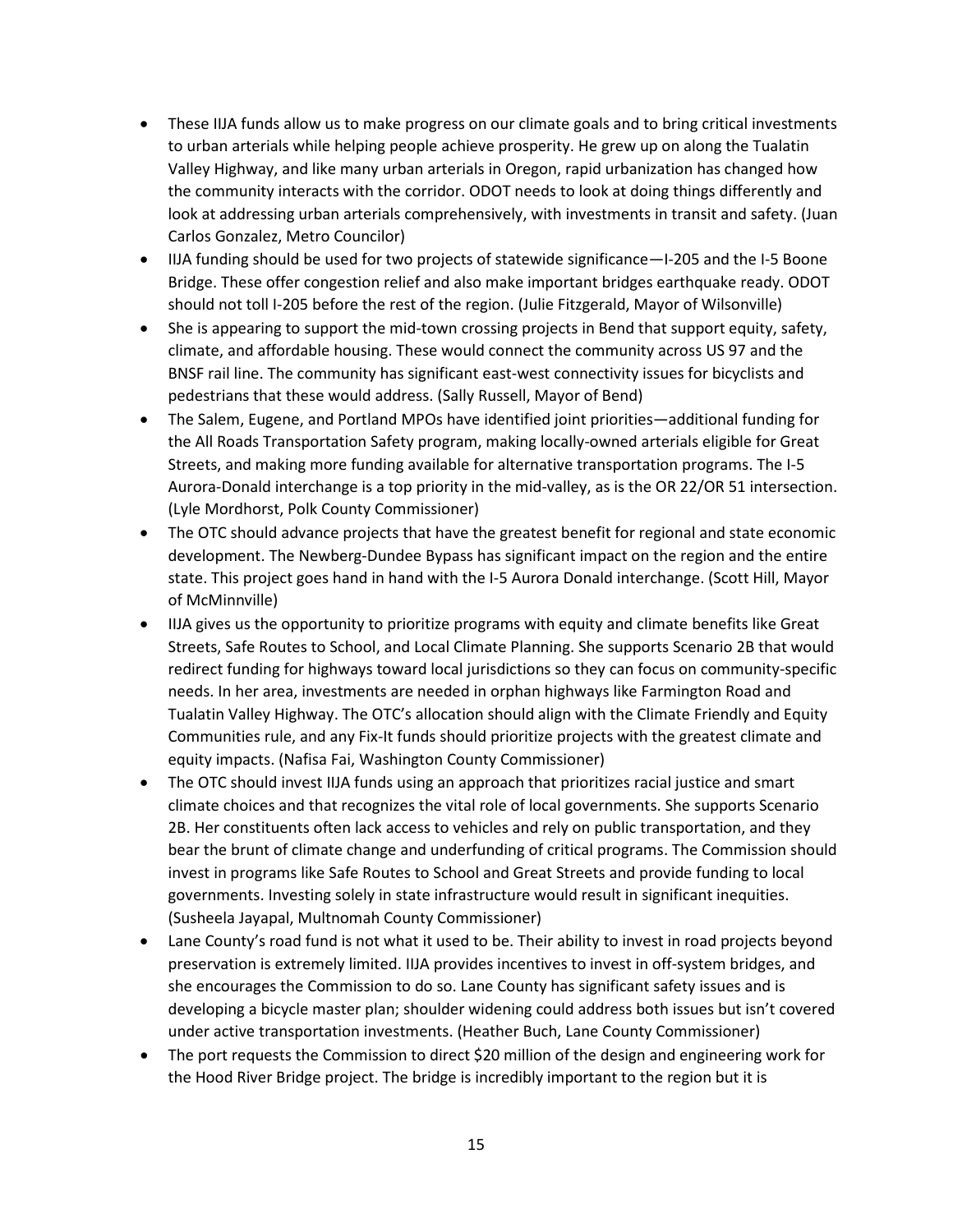seismically deficient, a hazard to marine traffic, and functionally obsolete. (Mike Fox, Port of Hood River Commissioner)

- The Mid-Willamette Valley Council of Governments would like to focus on Enhance Highway projects to support the OR 22 Fort Hill interchange, Newberg-Dundee Bypass, and I-5 Aurora-Donald interchange. The Commission should also focus on active transportation funds and allow local governments to compete for funds. (Sal Peralta, Mid-Willamette Valley COG)
- It's important to partner between the state and counties.
- AOC supports providing additional direct funding to local governments from the flexible highway funds. The Commission should direct funding to ODOT operations and maintenance to avoid future pressure to the fund exchange program. The Commission should provide significant funding to off-system bridges and share some of the PROTECT funding with local governments. (Brian Worley, Association of Oregon Counties)
- He would like to see additional funding going to the Local Bridge Program to help with design work on the Hood River bridge. The Hood River-White Salmon bridge replacement will cost approximately \$500 million and is a critical connection across the river for timber, aggregate, and other users. (Kevin Greenwood, Port of Hood River)
- She supports the City of Bend's request for funding for safe crossings of US 97 and the BNSF railway. It's not safe to cross these transportation corridors on the existing infrastructure. These projects will connect different socioeconomic and geographic areas of the city and provide equitable access. (Katy Brooks, Bend Chamber of Commerce)
- IIJA funds should support local communities in becoming more equitable, safe and climate friendly. The Commission should approve a scenario that prioritizes public and active transportation. She supports funding for the Bend mid-town crossings projects as well as funding for Local Climate Planning. (Corie Harlan, Central Oregon Landwatch)
- The heat waves, wildfires, and drought Oregon has experienced are the consequences of climate change. We need action now to rapidly decarbonize. The OTC can invest in public transportation and other areas that will help make progress. (Aaron Brown, No More Freeways)
- OHA has been working with ODOT on safe wildlife crossings on Oregon's highways, and he supports continuing this work by committing some of the flexible highway program funds to this purpose. (Mike Totey, Oregon Hunters Association)
- IIJA presents an opportunity to equitably expand Oregon's electric vehicle charging network. ODOT should use some of the Carbon Reduction Program funds to invest in EV charging to supplement formula funds provided in IIJA. (Rhett Lawrence, Forth)
- The IIJA provides an opportunity to make significant changes in the way we build communities. We should not be reinforcing the unsustainable system we have. Our current system is unfair those who don't have the income to buy a car. Streets and roads and single occupant vehicles should not be our future. Funding should be used to build communities not roads to build a healthy, safe, climate-friendly state. (Dick Dolgonas)
- The South Waterfront is an example of how investing in something other than automobile infrastructure can help people get around without a car. He hopes we consider not funding enhanced freeways and change how we fund transportation in Oregon. (Kiel Johnson, Go By Bike)